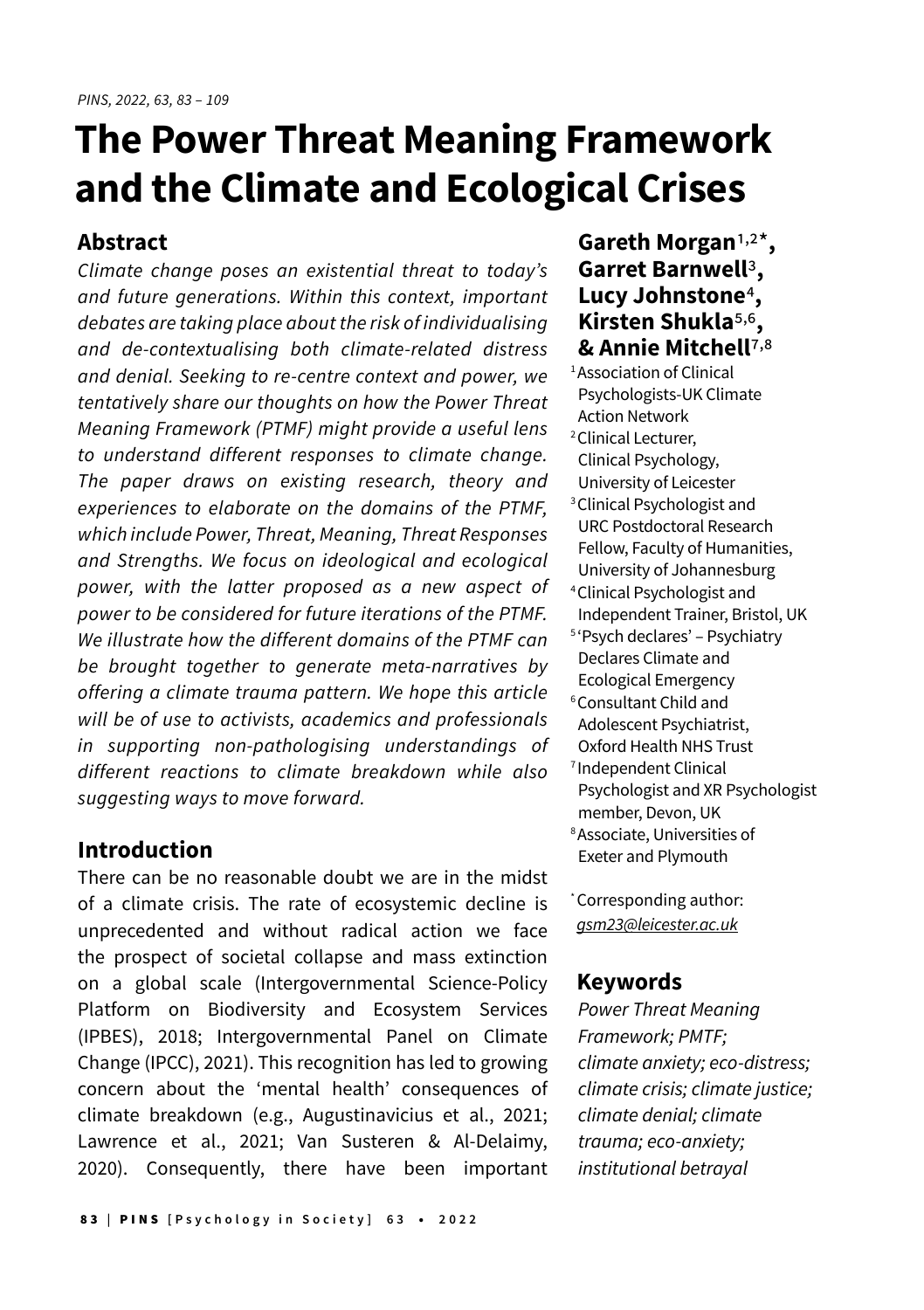conversations about the categorisation of climate-related distress, and the risks of terms such as 'climate anxiety' and denial being used in ways that individualise and decontextualise responses to climate breakdown (e.g., Adams, 2021; Barnwell, Stroud, & Watson, 2020; Pihkala, 2020; Woodbury, Buzzell & Chalquist, 2020). These concerns are situated within a wider critique of medicalised understandings of distress that pathologise emotions and other responses, obscuring connections to various forms of social injustice (e.g., Boyle, 2013; Dillon, 2019; Fernando, 2017). Conversely, some professionals have argued that increased anxiety and grief about climate breakdown should not be interpreted as an indication of 'mental ill-health' but instead recognised as an understandable reaction to the dire situation humanity is facing (e.g., Association of Clinical Psychologists-UK (ACP-UK), 2021; Adams, 2021; Hickman, 2020; Royal College of Psychiatrists (RCPsych), 2021).

Woodbury (2019) has advanced a compelling argument for regarding what he terms 'climate trauma' as a new form of 'cultural trauma' or 'collective trauma'; that is, a trauma affecting a whole community that permanently alters group consciousness, memories and future identity (Alexander, 2012). Drawing parallels with traumainformed theory, Woodbury observes that the 'unprecedented, almost inconceivable' stressors on the entire biosphere can overwhelm an individual's abilities to adapt, while also overwhelming the systems, relationships and ways of life that provide a sense of control and purpose. This perspective allows for the consideration of nonpathologising understandings of presentations that might be labelled as 'climate anxiety' or similar, whilst also supporting understandings of reactions such as individual and collective denial (Nikendei, 2020). Accordingly, in this article, we use the term 'climate trauma' to describe the unparalleled collective threats posed by climate breakdown, *not* to imply that 'climate trauma' is a distinct condition that individuals might 'have'.

There is a need for frameworks to support non-pathologising understandings of varied responses to climate trauma as the climate and ecological emergencies accelerate. In our view, the Power Threat Meaning Framework (PTMF, Johnstone & Boyle, 2018) has the potential to offer such a perspective. Barnwell et al. (2020) drew on the PTMF in their study with residents of a South African mining town and concluded that it had utility in describing the complexity of responses to climate change by centring power and enabling the foregrounding of intersecting social justice issues. In this article, we share our thoughts on how the PTMF can offer a flexible framework, to support sensemaking of a range of responses to climate trauma; those associated with inaction as well as distress. We additionally share our thoughts on how the PTMF's analysis of power may be enhanced through consideration of 'ecological power'.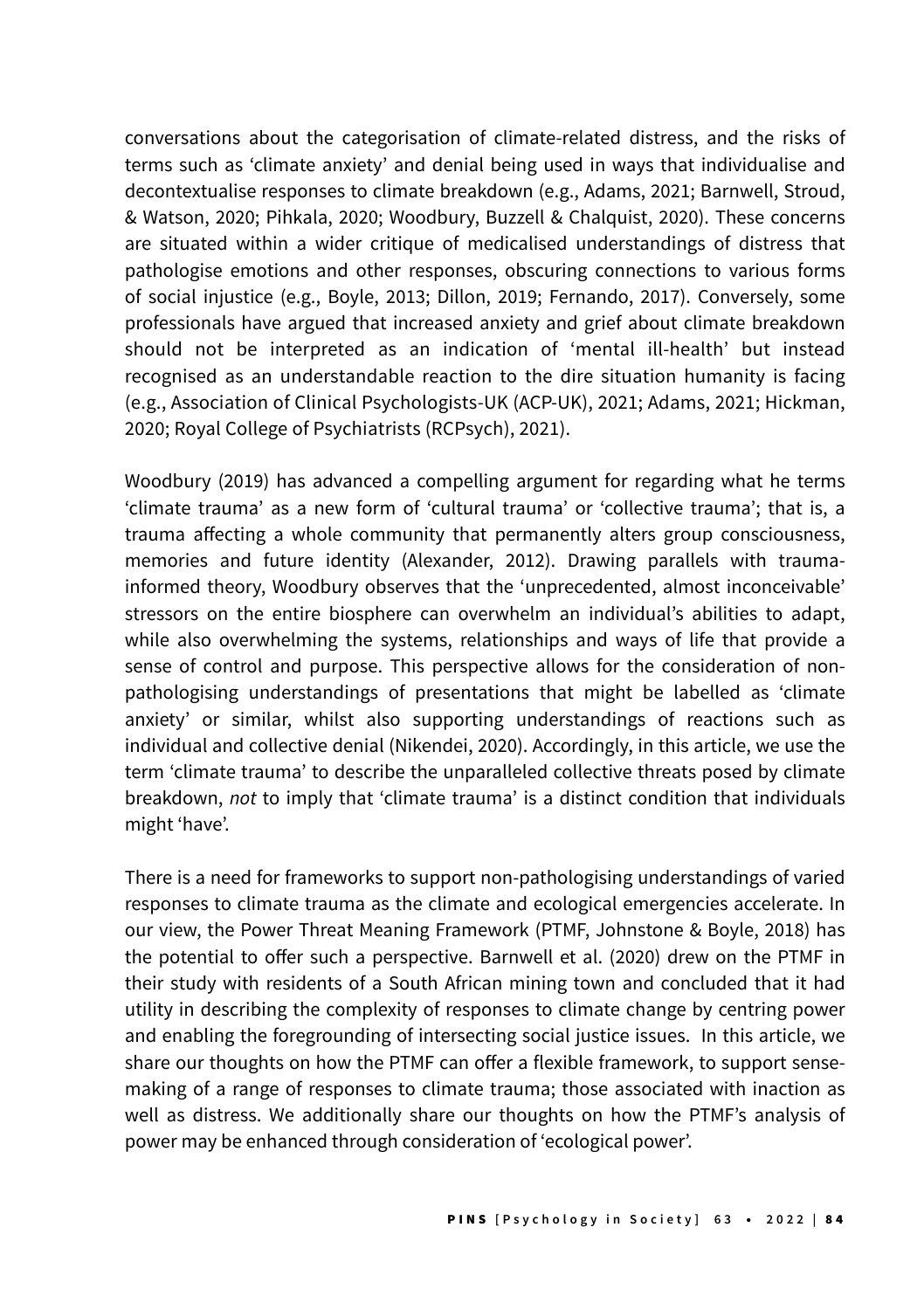# **Positionality**

All the authors are white, financially secure mental health professionals who acknowledge benefiting from privileges rooted in colonialism. Throughout the paper, we refer to 'the Global South' to highlight global climate injustice and observe that the Framework and much of our thinking is shaped by our education within European and Northern American continents, regardless of where in the world we live. We recognise that our use of 'Global South' risks homogenising most of Earth's diverse communities. However, in this article we use the term to spotlight global climate injustices that are disproportionately experienced in the Global South (Barnwell & Wood, 2022). Our reflections cannot come close to capturing the range of different operations of power and responses encountered by humans across the globe. We do not advocate for the universalisation of the Framework across cultures, nor is this the position of the PTMF core team itself. Instead, we offer our reflections on the PTMF as an optional perspective among many.

## **The Power Threat Meaning Framework**

The PTMF core author group of psychologists and survivors were part of a larger group of around 40 people, approximately a third of whom had accessed psychiatric services (Boyle & Johnstone, 2020). Freely available via the British Psychological Society (https://www.bps.org.uk/power-threat-meaning-framework), the PTMF was developed to provide an alternative to the empirically flawed diagnostic system that dominates western mental health care provision. A primary aim of the PTMF is to restore the links between distress and all forms of social injustice that are played out at personal, familial, and societal levels. *Threat responses*, often regarded as 'symptoms' in diagnostic approaches, are reframed as means of protecting against, resisting or surviving *threats* posed by the negative operations of *power*. The forms that threat responses take are mediated by several factors. These include the *meaning* a person ascribes to their experiences (shaped through various operations of power), as well as the *strengths* and power resources a person has available to them. Although it is impossible to fully separate the interlinked elements of power, threat, meaning, threat responses and strengths, we now consider each domain separately for illustrative purposes. We then present an initial attempt to draw the various aspects together into what is described as a 'pattern' in PTMF terminology.

#### *Power*

'What has happened to you?' (How is Power operating in your life?)

The Framework foregrounds power in making sense of suffering and the various ways people respond to a range of adversities. Acknowledging that 'power' is a complex and contested concept in the social sciences, the PTMF draws upon the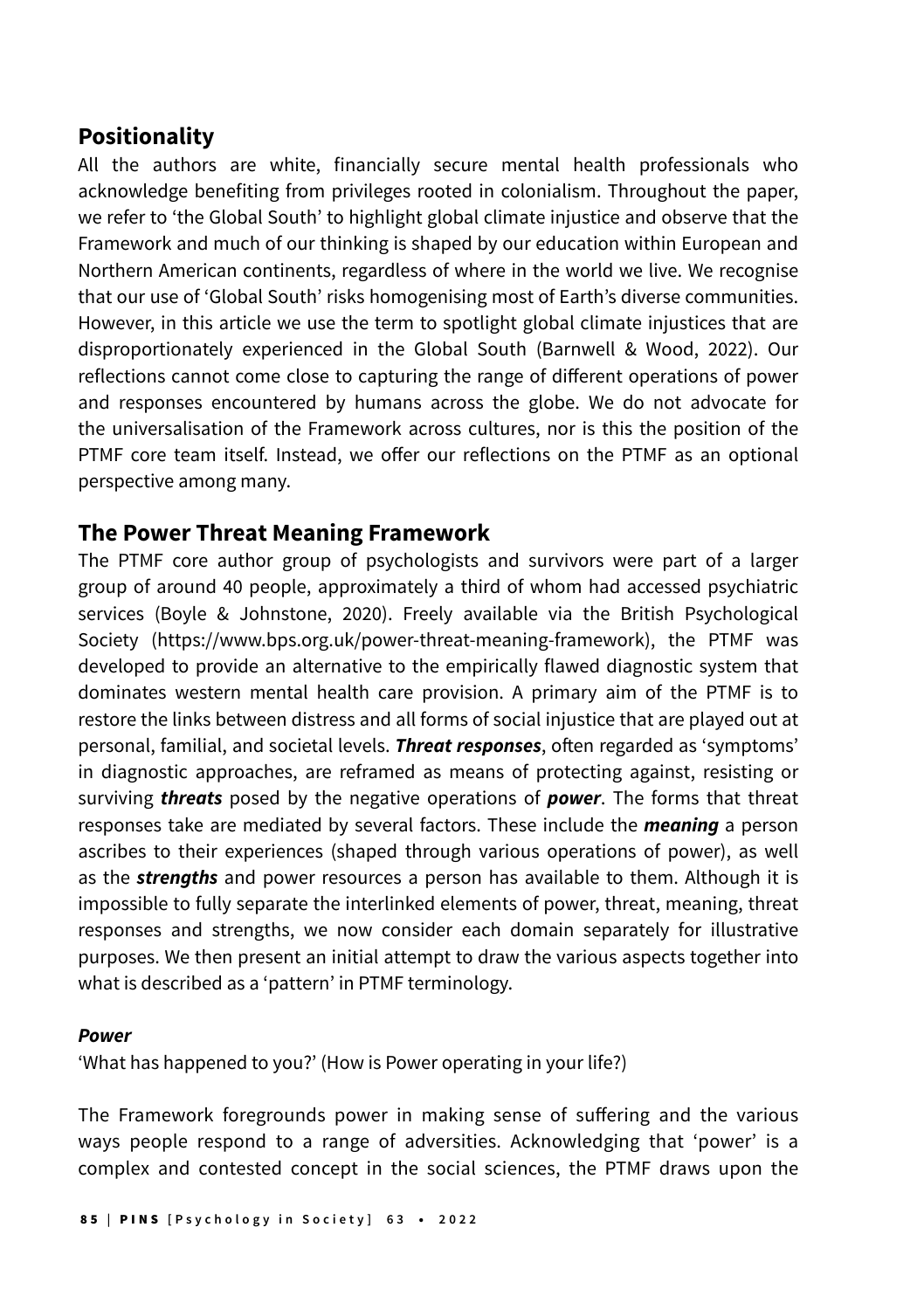work of writers such as Foucault (1991), Bourdieu (2011) and Smail (2005) to offer a conceptualisation that regards power as relational, acting through individuals and societal structures, and differentially affecting the abilities of individuals and communities to meet their needs (Boyle, 2022). Table 1 on the following page offers one possible taxonomy of the many overlapping forms of power, and considers some of the ways power differentials might operate in relation to climate trauma. Although presented as distinct, these forms of power intersect, compounding the impact of climate trauma with other injustices such as racism (Williams, 2021), class oppression (Porter et al., 2020) and gender inequality (McKinney & Fulkerson, 2015). Below, we give additional attention to ideological power because this is understood as enabling asynchronous power relationships. We then introduce the notion of ecological power for consideration in future iterations of the PTMF.

#### Ideological Power

Ideological power is perhaps the least obvious but most influential form of power, operating to shape meanings, beliefs, and agendas at all levels, often in ways that benefit those who are already privileged. It is transmitted through media, the versions of history that are taught, the messages given by politicians or powerful others, and the ideas about un/healthy ways of responding to adversity that may be perpetuated by mental health professionals. Ideological power can result in people accepting inequalities as 'the way things are meant to be'. This includes ontological assumptions about the nature of the world (e.g., one pathway for humanity to progress, 'modernity') and epistemic assumptions (i.e., which kinds of knowledge are deemed valuable and which are not; Mignolo & Walsh, 2018). For example, in neoliberal societies in which economic profit is prioritised at the expense of welfare and public services, poor and wealthy alike may internalise modernity's meritocratic discourses such they accept material inequality: Those who are wealthy become regarded as worthy, whilst hard work is viewed as the way out of poverty (Boyle, 2022). Those who do not measure up to neoliberal values of competition, materialism and individualism – predominantly racialised, ableist, patriarchal, heteronormative and eurocentric standards – may be marginalised and considered inferior. This categorisation has its roots in colonialism and its legacies, termed coloniality, that continues privileging 'whiteness' while misappropriating, exploiting or alienating other ways of being and thinking (e.g. Mignolo, 2021; Patel, 2021).

In relation to climate breakdown, ideological power enables the continued destruction of the planet by promoting consumerism and positioning competition between nations and individuals as 'the natural order'. Discourses about the separation of humans from the natural world have also encouraged industrialised nations to privilege economic growth at the expense of degradation and destruction of Earth's resources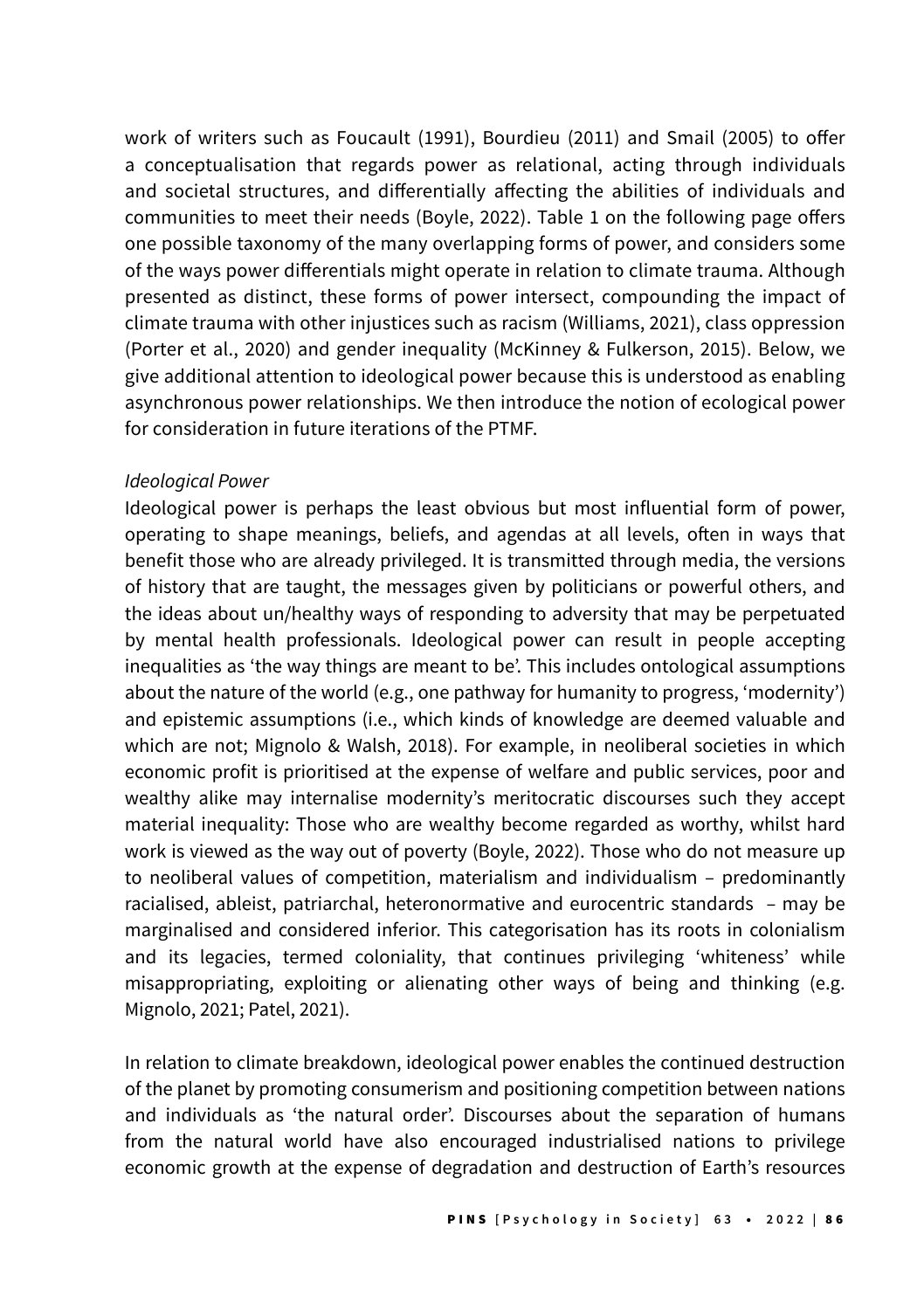| しく こくこてく |
|----------|
|          |
|          |
|          |
|          |
|          |
|          |
|          |
|          |
|          |
|          |
| <br>     |
|          |
|          |
|          |
|          |
|          |
|          |
|          |
|          |
|          |
|          |
|          |
|          |
|          |
|          |
|          |
|          |
|          |
|          |
|          |
|          |
|          |
|          |
|          |
|          |
|          |
|          |
|          |
|          |
|          |
|          |
|          |
|          |
|          |
|          |
|          |
|          |
|          |
|          |
|          |
|          |
|          |
|          |
|          |
|          |
|          |
|          |
|          |
|          |
|          |
|          |
|          |
|          |
|          |
|          |
|          |
|          |
|          |
|          |
|          |
|          |
|          |
|          |
|          |
|          |
|          |
|          |
|          |
|          |
|          |
|          |
|          |
|          |
|          |
|          |
|          |
|          |
|          |
|          |
|          |
|          |
|          |
|          |
|          |
|          |
|          |
|          |
|          |
|          |
|          |
|          |
|          |
|          |
|          |
|          |
|          |
|          |
|          |
|          |
|          |
| i        |
|          |
|          |
|          |
|          |
|          |
|          |
|          |
|          |
|          |
|          |
|          |
|          |

| FORM OF POWER                                                                                                                                                              | EXAMPLE LINKS WITH CLIMATE BREAKDOWN                                                                                                                                                                                                                                                                                                                                                                                                                                                                                                                                                                                        |
|----------------------------------------------------------------------------------------------------------------------------------------------------------------------------|-----------------------------------------------------------------------------------------------------------------------------------------------------------------------------------------------------------------------------------------------------------------------------------------------------------------------------------------------------------------------------------------------------------------------------------------------------------------------------------------------------------------------------------------------------------------------------------------------------------------------------|
| in a range of ways; to promote or deny relational security, love and<br>Interpersonal Power: The power to support/not support others<br>validation                         | individualistic response; bereavement and loss resulting from climate-related devastation; family and<br>validated or dismissed by others; the degree to which relatives and communities take a collective vs<br>The degree to which a person's concerns and experiences relating to climate breakdown are<br>community breakdown as resources become scarce.                                                                                                                                                                                                                                                               |
| Coercive Power: Power by force, violence and aggression, or threats<br>of aggression                                                                                       | Arrest, assault, or political action against climate activists; abuses associated with conflict over scarce<br>resources; land grabs by military forces                                                                                                                                                                                                                                                                                                                                                                                                                                                                     |
| and justice. Legislation can create security for some while resulting in<br>Legal Power: The use of the law to support or inhibit human rights<br>insecurity for others.   | to some groups; disregard of rights for non-human animals. Conversely, the use of legal power could be<br>emissions trading schemes and legal loop-hopes that support high-emission polluters; laws preventing<br>laws concerning migration and treatment of refugees; disregard of human rights, especially in relation<br>The shaping of legal, regulatory and policy decisions to protect vested interests, for example, through<br>or limiting protests; laws pertaining to ownership of land and the protection or destruction of nature;<br>used to effectively restrict emissions and take other protective actions. |
| access economic and material resources that support individuals &<br>Economic & Material Power: The ability to acquire, control or<br>communities in meeting needs.        | inequality within and between nations. Economic and material resources support abilities to: acquire or<br>harmful industries (e.g., fossil fuel; aviation; intensive farming; tourism; fishing) and increase economic<br>protect land; withstand threats to livelihoods from fires, flooding, droughts and so on; purchase more<br>Free market economies based on growth enable the acquisition of wealth by various environmentally<br>sustainable products/foods/energy; participate in activism; leave a job that goes against one's values.                                                                            |
| Social/Cultural Capital: Access to valued cultural resources such as<br>education, knowledge, connections with high-standing individuals                                   | The degree to which concerns are heard and validated (e.g. concerns of children more readily dismissed,<br>influence the discourses about climate breakdown; the ability to draw on social capital to protect family<br>education and knowledge about climate breakdown and adaptation; opportunity to contribute to and<br>as are those of indigenous communities and of countries with less economic power and influence);<br>or community from the impacts of climate breakdown and societal collapse.                                                                                                                   |
| Embodied Power: The embodied attributes which happen be valued<br>within a given society, such as strength, physical health, cognitive<br>abilities, appearance and so on. | Limited mobility affects the ability to flee disasters/migrate/farm; the physical impact of extended<br>famine and drought periods with little food or water; exposure to extreme heat; vulnerability to<br>infectious diseases and air pollution.                                                                                                                                                                                                                                                                                                                                                                          |
| Ideological Power: The control of meaning                                                                                                                                  | See text                                                                                                                                                                                                                                                                                                                                                                                                                                                                                                                                                                                                                    |
| Ecological Power: The degree to which one's environment supports or<br>inhibits survival, and the ability nurture local ecosystems                                         | See text                                                                                                                                                                                                                                                                                                                                                                                                                                                                                                                                                                                                                    |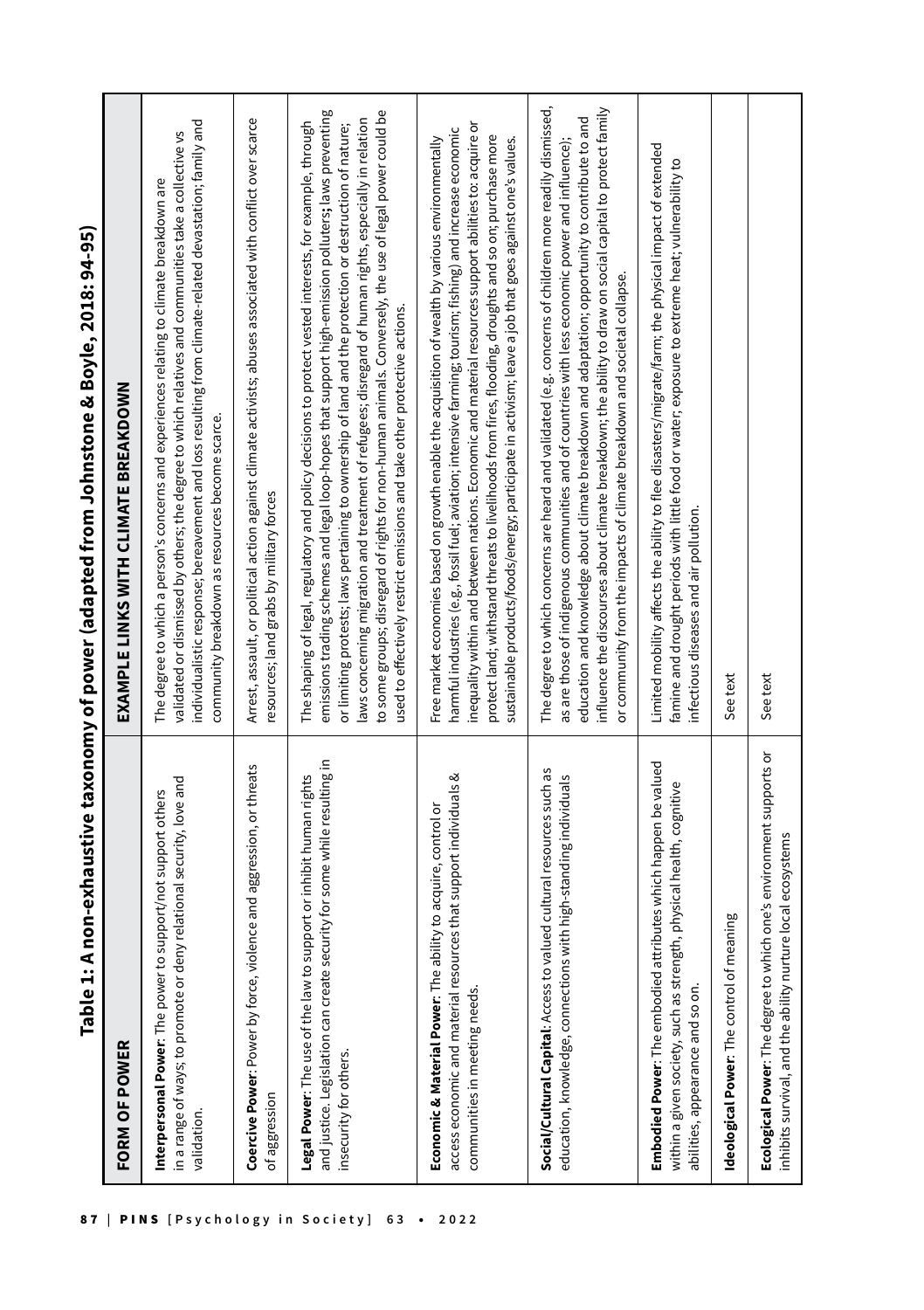and ecosystems (Moore, 2017). Ideologically-framed divisions into 'developed' (read 'majority white') and 'developing' (read 'predominantly Black and other racialised communities') nations position non-industrial ways of life as regressive, and the myth of infinite economic growth is supported by the racist framing of more mutualistic relationships with the natural world as 'primitive'. The narrative fictions of modernity continue to facilitate ecological exploitation, exclusions and silencing of those who are affected in the Global South (Barnwell, et al. 2021; de Sousa Santos, 2018). Furthermore, the legacy of racist and colonial discourses in overdeveloped nations encourages tolerance of the upper limit of 2°C warming, since the major impacts will be experienced 'elsewhere', by non-white 'others', resulting in what has been aptly termed 'climate apartheid' (Bond, 2016; Rice et al., 2021). Similarly, the prospect of mass extinction of non-human animals, as well as ongoing abuse of such creatures through intense farming practices, is supported by discourses that regard non-human life as existing for the exploitation of humans (Foer, 2010).

While outright climate change denial has become less prominent, it has been replaced by more subtle attempts to shape regulations and policies (Stoddard et al, 2021). Although governments, corporations and the media now publicly acknowledge climate breakdown, this is often done in ways that dismiss the severity of threats or utilise 'greenwashing' tactics such as setting distant net zero targets whilst supporting continued extraction and destruction of ecosystems (Mann, 2021; Supran & Oresekes, 2021). Systemic change is further inhibited by corporation-sponsored campaigns for lifestyle changes that locate responsibility within individuals, deflecting attention away from the responsibilities of highpolluting businesses and governments (Mann, 2021; Schmitt et al., 2019). At the same time, tactics such as referring to climate activists as 'terrorists' or 'public nuisances' support the invalidation of resistance and enable the use of legal and coercive power against protesters (Cooper & Aitchison, 2020). Extraction is justified by false dichotomies of 'development' versus 'green' agendas, pitting working-class communities against each other (Green, 2020). Many more examples of denial or minimisation of risks could be cited. Yet there are also emerging attempts to shift the ideological narrative about climate breakdown in ways that will support new, more sustainable ways of living in harmony with our planet (Weintrobe, 2021, part 8).

Our analysis is supported by a recent review concluding that the vested interests of the fossil fuel industry, geopolitics and militarism, energy supply systems, and high carbon lifestyles are key factors in the failure to curb emissions over the last three decades (Stoddard et al., 2021). Stoddard and colleagues argued that this cluster of vested interests is enabled by discourses of climate delay and interdisciplinary research agendas. They concluded that 'power emerged as a particularly important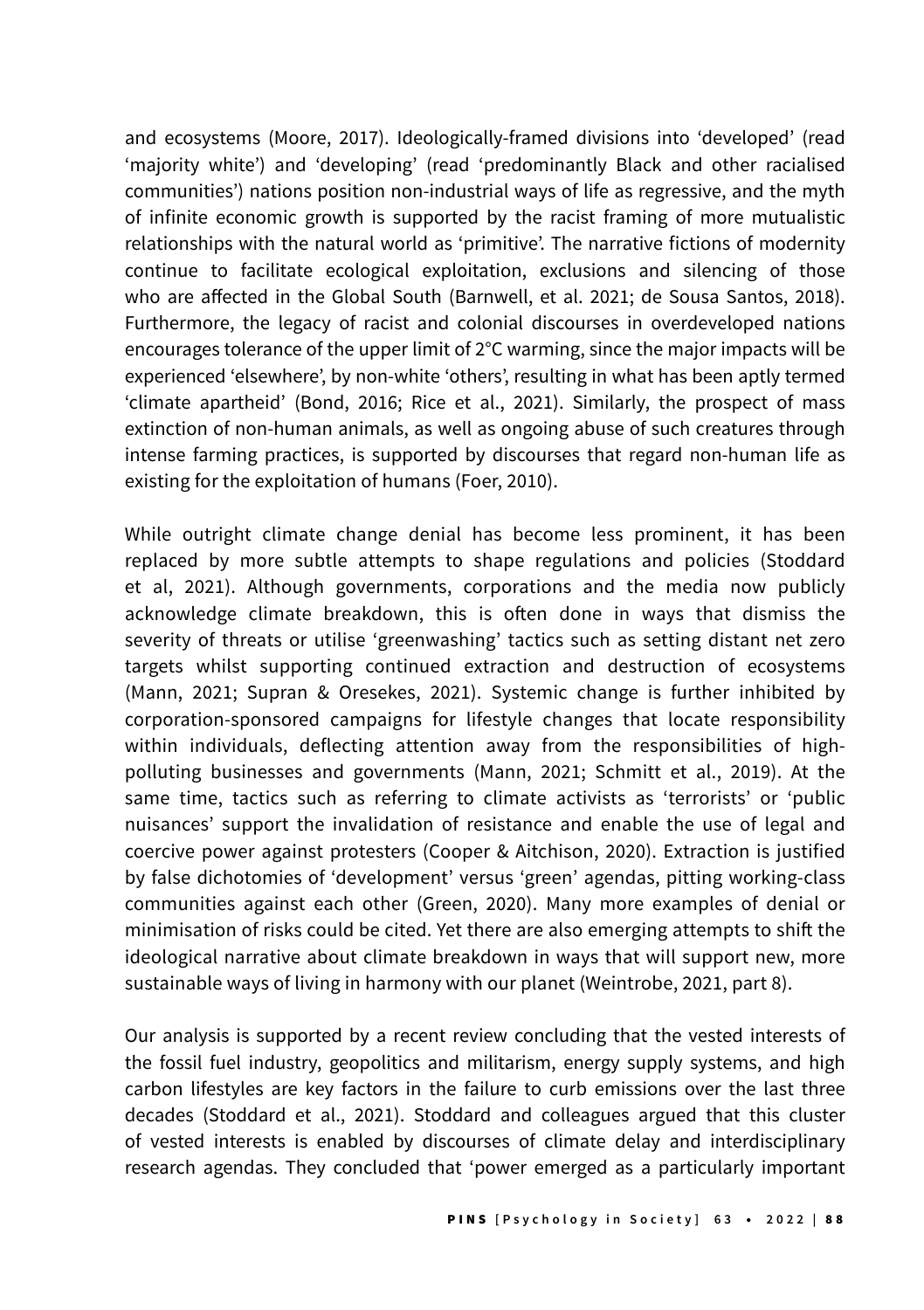thread to emphasize …. [and] emerged as a recurrent and important motif in all of the reviews … Such power has come to shape debates, control institutions, and describe the boundary of the paradigm within which most societies implicitly operate' (2021: 658). The parallels with the various forms of power suggested by the PTMF – economic, material, ideological and so on – are clear. We have drawn from their comprehensive list of power influences in Table 1.

A further way in which ideological power can operate to serve the vested interests of a minority is through diagnostic or pseudo-diagnostic labels such as 'climate anxiety' and 'eco-grief'. Such terms individualise distress and pave the way for psychiatric or psychological 'treatments' for what should be regarded as understandable and perhaps necessary reactions to climate injustices (Adams, 2021; Randall, 2020b). As Barnwell et al. (2020: 13) phrased it: 'applying the phrase "climate anxiety" to this context would de-politicise the nature of distress that is rooted in asymmetrical power dynamics'. A main aim of the PTMF is to make these dynamics visible.

#### Ecological Power

In this section, we propose the addition of another form of power, 'ecological power', to the PTMF. Psychologists and psychiatrists have long recognised that human development and survival is rooted in our ecological contexts (Bronfenbrenner & Mahoney, 1975; Meagher, 2020; Steg, van den Berg & de Groot, 2013). We suggest the use of the term 'ecological power' to refer to the degree to which our ecosystems support or inhibit access to shelter, food and water, as well as our safety from threats associated with extreme weather events and fires. A healthy ecosystem supports feelings of security, a sense that the planet can continue to nurture us (Baxter & Pelletier, 2019), and reinforces identity and purpose through connection with the natural world, widely recognised as beneficial for wellbeing (Adams & Savahl, 2017; Cooley et al., 2020; Tillmann et al., 2018).

Ecological power also relates to a person or community's ability to influence their relationship with their ecosystems (Shiva, 2020; White, 2020). These abilities will be interdependent with other power differentials, such as ideological power (e.g., whether indigenous rights to object to mining are recognised, or whether youth climate activists are involved and listened to in decisions about their future). Those with less material power, including many of those in the Global South who are already feeling the most acute effects of climate breakdown, will be less able to adapt to current and future threats (Fernandes-Jesus, Barnes, & Diniz, 2020; Rice et al., 2021; White, 2020). Inequality within nations owing to colonialism and its legacies means that those with the least ecological power will be subjected to other, related forms of oppression. Such individuals are less likely to have access to land to grow food, means of keeping cool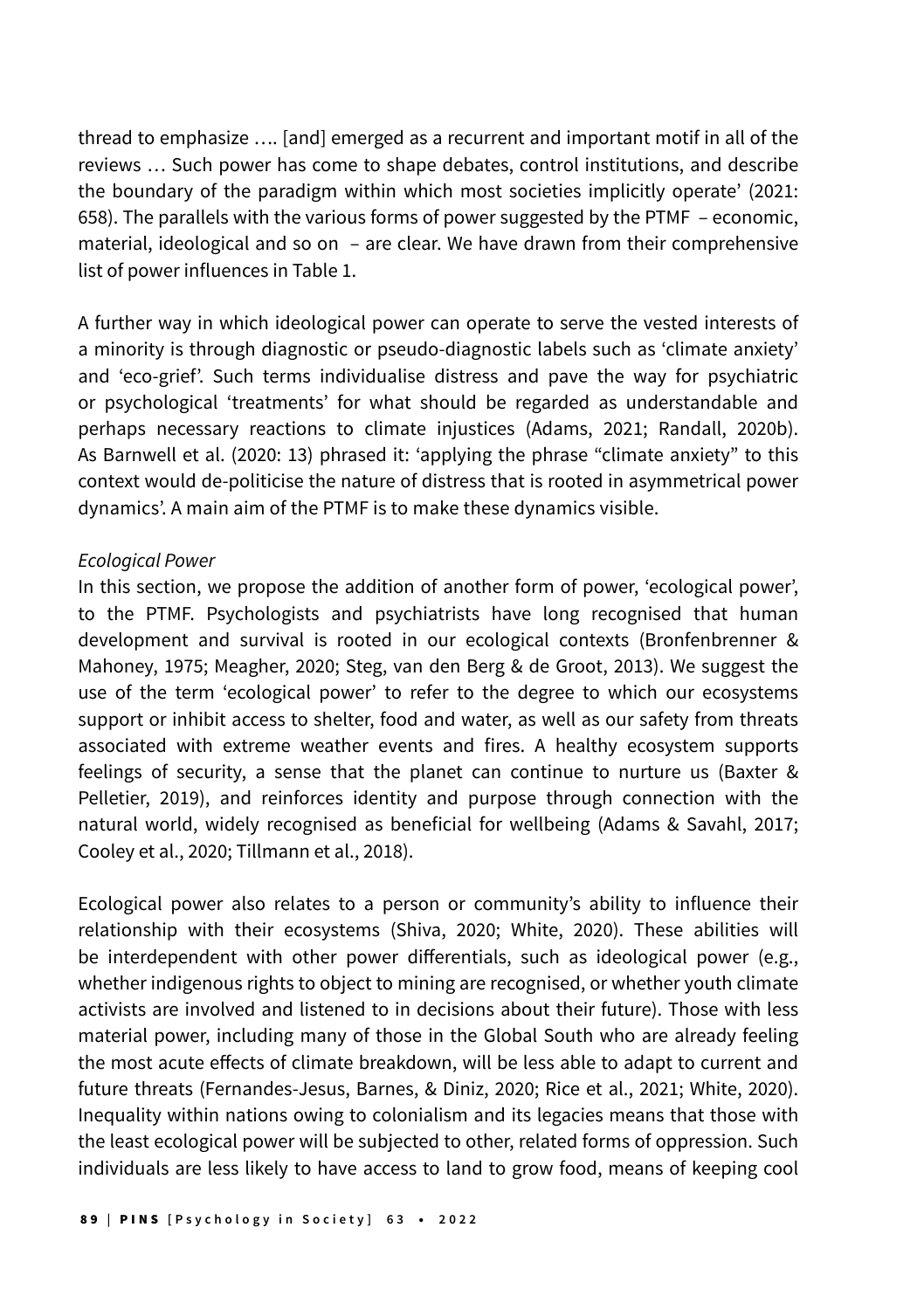during extreme heat, or possibilities of rebuilding homes and livelihoods following natural disasters (Berry et al., 2010).

## *Threat*

'How did it affect you?' (What kind of Threats does this pose?)

Research suggests that some human needs are likely to be universal, although the relative importance of each would vary with individual, relational, and cultural factors (Johnstone & Boyle, 2018, chp 4). The negative operations of power create threats to a person's abilities to meet these needs. The severe threats posed by the acute impacts of climate breakdown and the loss of ecological power are clearly apparent: the survival of the human race and millions of other species is at stake (IPCC, 2021); billions are already enduring acute threats associated with famine and drought (Boretti & Rosa, 2019); and rising sea levels, desertification, wildfires, and extreme weather events have already resulted in major humanitarian crises (International Committee of the Red Cross/Crescent, 2020). According to the United Nations Refugee Agency (UNHCR (2020), the numbers of people in need of humanitarian assistance are expected to double to around 200 million each year by 2050. Climate breakdown is contributing to pandemics, heat-related stress, respiratory disease, increases in allergies, malnutrition and the spread of vector-borne diseases such as dengue and malaria, thus amplifying health injustices (Rocque et al., 2021; Rouf & Wainwright, 2020; Watts et al. 2020).

Woodbury (2019) likened awareness of these threats to living with a terminal illness: *'*You may put it out of your mind for spells, but the grief associated with prospective loss comes at you in waves. Similarly, the ''remembrance'' of Climate Trauma is like inhabiting an inhospitable, even dystopian world. There can no longer be any question that life as we know it is now ending.' (p.5). With such knowledge, experiences such as news reports, deviations from familiar weather patterns, being in nature, or children speaking about their future all can become triggers to existential threats (Chawla, 2020)*.*

Recognition of the harm a person's lifestyle has contributed to the planet can present threats to self-identity within neoliberal societies in which self-worth is often measured against material possessions (Clegg, & Lansdall-Welfare, 2021; Timimi, 2021). Participation in climate activism or making 'greener' lifestyle changes can threaten positions within social hierarchies in capitalist societies. There can be further threats associated with one's identity with the human race when a person recognises the atrocities perpetrated by our species (Andrews & Hoggett, 2019). Some individuals encounter threats of invalidation when concerns about climate breakdown are dismissed or responded to with the imposition of unwanted mental health diagnoses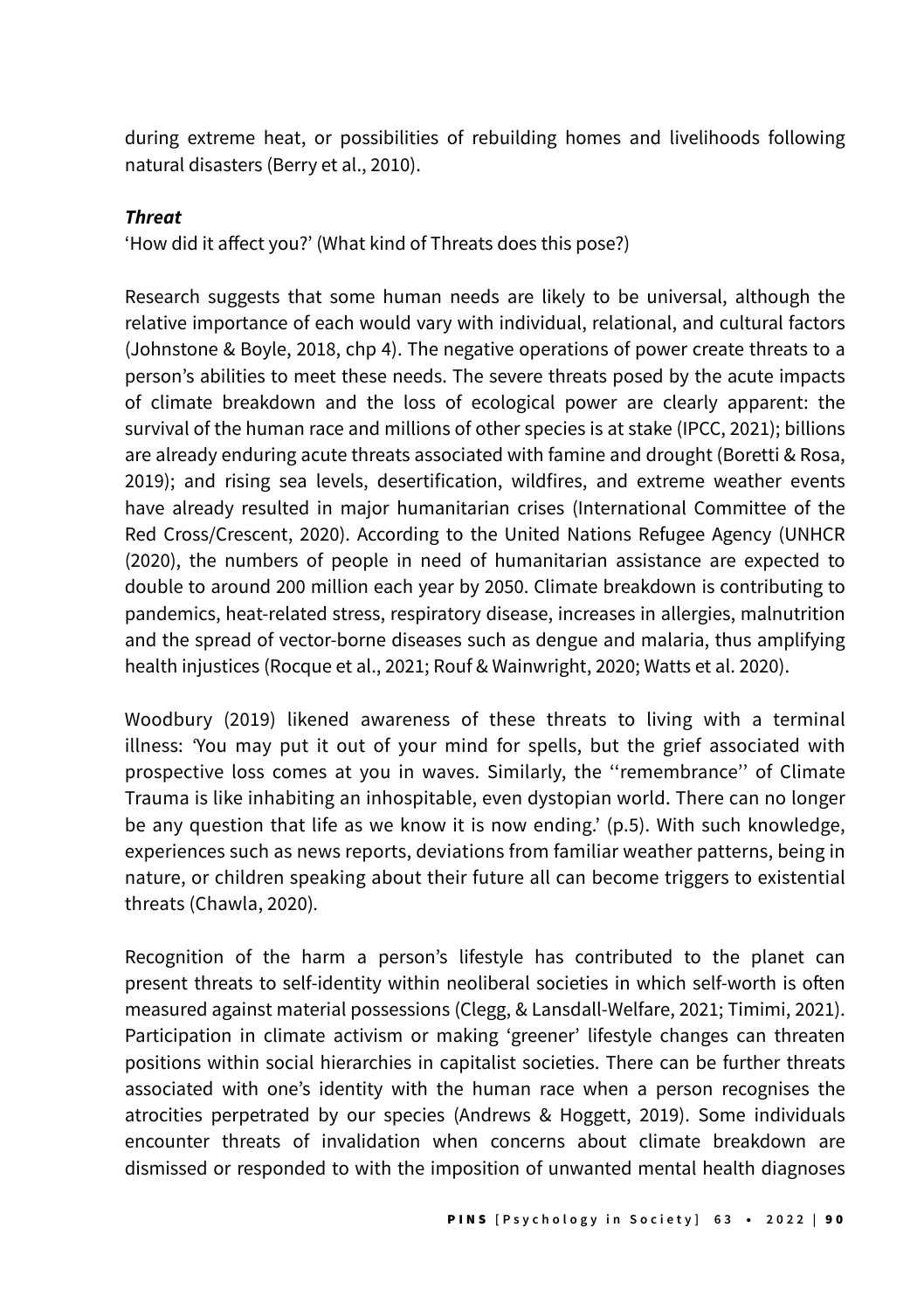(Clayton, 2018; Craps, 2020; Randall & Hoggett, 2019; Sanson, 2021). Many young people not only feel threatened by the prospect of a hotter world and ecological degradation, but also by a sense of being unheard, betrayed and abandoned by the generation above them (Hickman et al., 2021); experiences that have been referred to as 'institutional betrayal' (Smith & Freyd, 2014).

Like the various forms of power abuse, threats rarely occur in isolation. At an individual level, it will be harder for people to attend to the threats posed by climate breakdown if, for example, they are also struggling with threats from unemployment, financial insecurity, discrimination, violence, and so on (Rezwana & Pain, 2021; Williams, 2021). This is also true at a more general level: In their study of a mining town in South Africa, Barnwell et al. (2020: 10) noted that climate breakdown '…compounds existing social and environmental threats that have their roots in broader social injustices, for example, racial segregation under the apartheid regime'. Globally, those most impacted by climate breakdown are people from the Global South, indigenous communities, and people on low incomes, categories which intersect with colonial violence (Williams, 2021).

#### *Meaning*

'What sense did you make of it?' (What is the Meaning of these situations and experiences to you?)

Meaning-making is inseparable from our sense of threat. In the PTMF, 'meaning' includes emotions and bodily reactions. Drawing upon the work of Shotter, it is understood as shaped and constrained by power and thus is never truly individual (Cromby, 2022; Johnstone & Boyle, 2018): The various conflicting messages described under 'Ideological Power' above will all act to hinder individuals and communities from ascribing coherent meanings to threats, and may even block the recognition that climate breakdown poses significant threats at all. For example, people in societies where neoliberal values are dominant, are exposed to heavily-promoted ideological assumptions which make it hard to imagine a future in which we have a different relationship with each other and the natural world (e.g. Raworth, 2017; Villanueva, 2021). As Stoddard et al. (2021) phrase it, Westerners are 'intimately tied to an "epistemological monoculture" that has impoverished the collective global capacity to imagine and realize forms of living not dependent upon exploitation of people' (675-676). Psychoanalysts have used the term 'disavowal' to refer to processes whereby people seem to acknowledge threats but carry on with life as if the threats are not present, negating responsibility and agency (Randall, 2020a; Tollemache, 2019). Such reactions could be regarded as threat responses (see below), but also could be understood as an effect of operations of ideological power, leading to an inability to construct coherent meanings due to the contradictory messages people are exposed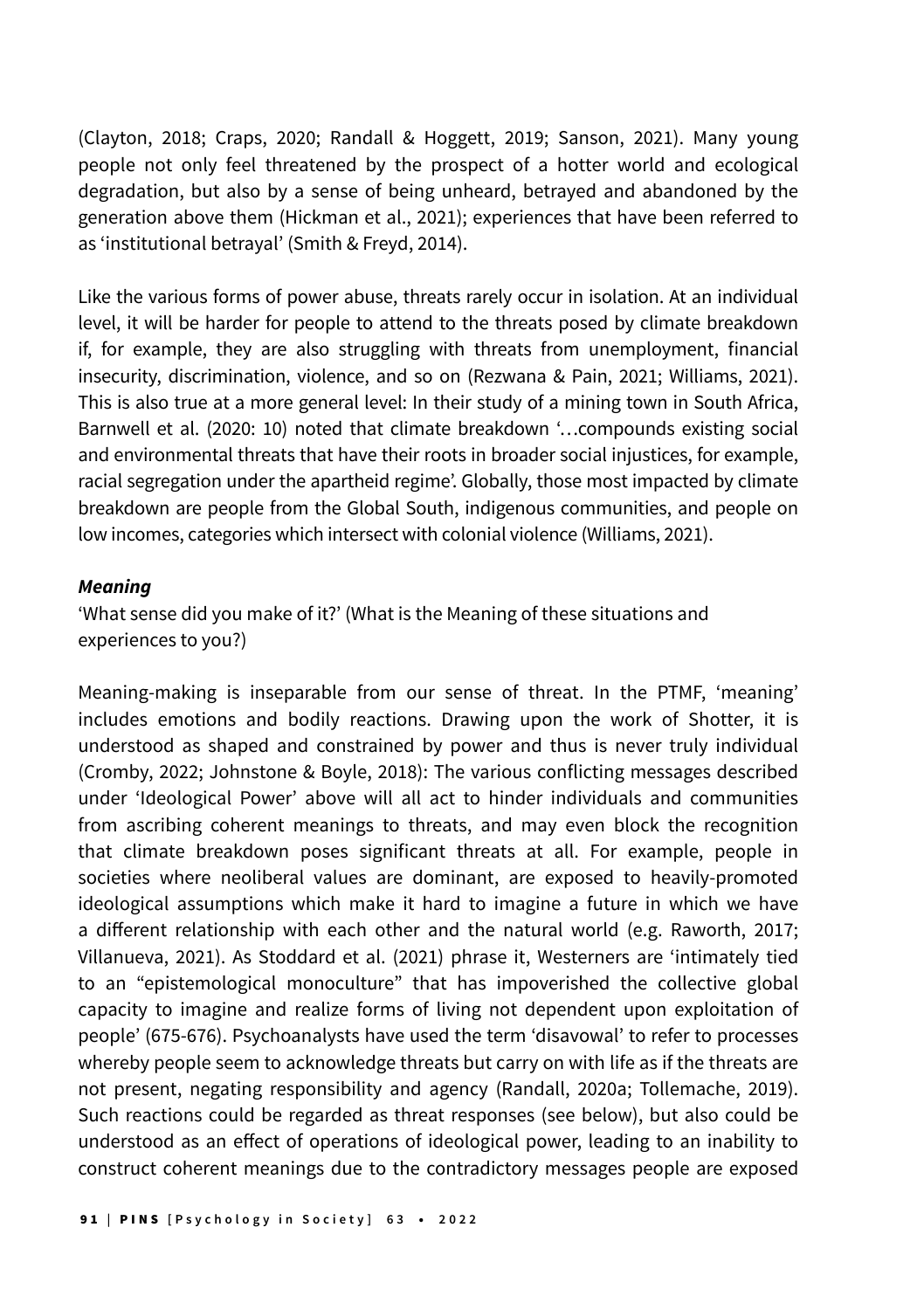to (e.g., news headlines on the need for urgent climate action sitting next to articles celebrating economic growth).

Those more able to stay connected to the threats of climate breakdown and climate trauma may experience meanings such as grief, fear, hopelessness, powerlessness, betrayal and rage (Hickman et al., 2021). Young people may experience a profound sense of injustice and anger at older generations as they face a future blighted by environmental degradation and existential threats (Sanson & Bellemo 2021; Van Susteren & Al-Delaimy 2020). They may feel isolated and dismissed by friends, relatives and peers who seem oblivious to the threats. People living in the Global South who resisted centuries of colonial oppression may have chronic experiences of living (and reliving) external intrusions, abandonment, social alienation, institutional betrayal, and racial aggressions (see Williams, 2021). Conversely, ideological messages that locate responsibility for climate breakdown with individuals (Schmitt et al., 2019) can result in overwhelming guilt, experienced at individual and collective levels among people from nations that have disproportionately exploited the Earth (Weintrobe, 2021). Others may experience a sense of meaninglessness or purposelessness when forced to re-evaluate core aspects of their lives (Randall, 2020b; Woodbury, 2019).

Within this context, labels such as 'climate anxiety' or 'solastalgia' may, unless used with care, serve to disconnect threat responses from threats, rendering them unintelligible. Instead, labelled individuals may come to develop meanings associated with 'mental illness' identities; for example, 'defectiveness', 'shame', and 'alienation' (Johnstone & Boyle, 2018: 20-222).

### *Threat Responses*

'What did you have to do to survive?' (What kinds of Threat Responses are you using?)

*Threat responses* describe how people, families and communities attempt to survive threats. Many (but not all) of the threat responses listed in the PTMF are viewed as 'symptoms' of 'mental illness' in the Global North. However, the PTMF argues that these ways of thinking, feeling and behaving, no matter how 'unusual', can be considered intelligible in relation to threats and their associated meanings. Threat responses are regarded as being on a spectrum from those that are within our control to some degree, even if challenging to stop (e.g. substance use, self-harm), to those we have very little control over due to the functioning of the autonomic nervous system (e.g. fight/flight/freeze responses). Given the enormity of the threats posed by climate breakdown and our relative powerlessness as individuals to avoid or ameliorate its impacts, many threat responses to climate trauma will fall at the latter end of this spectrum. For example, dissociation, in which intolerable emotions or memories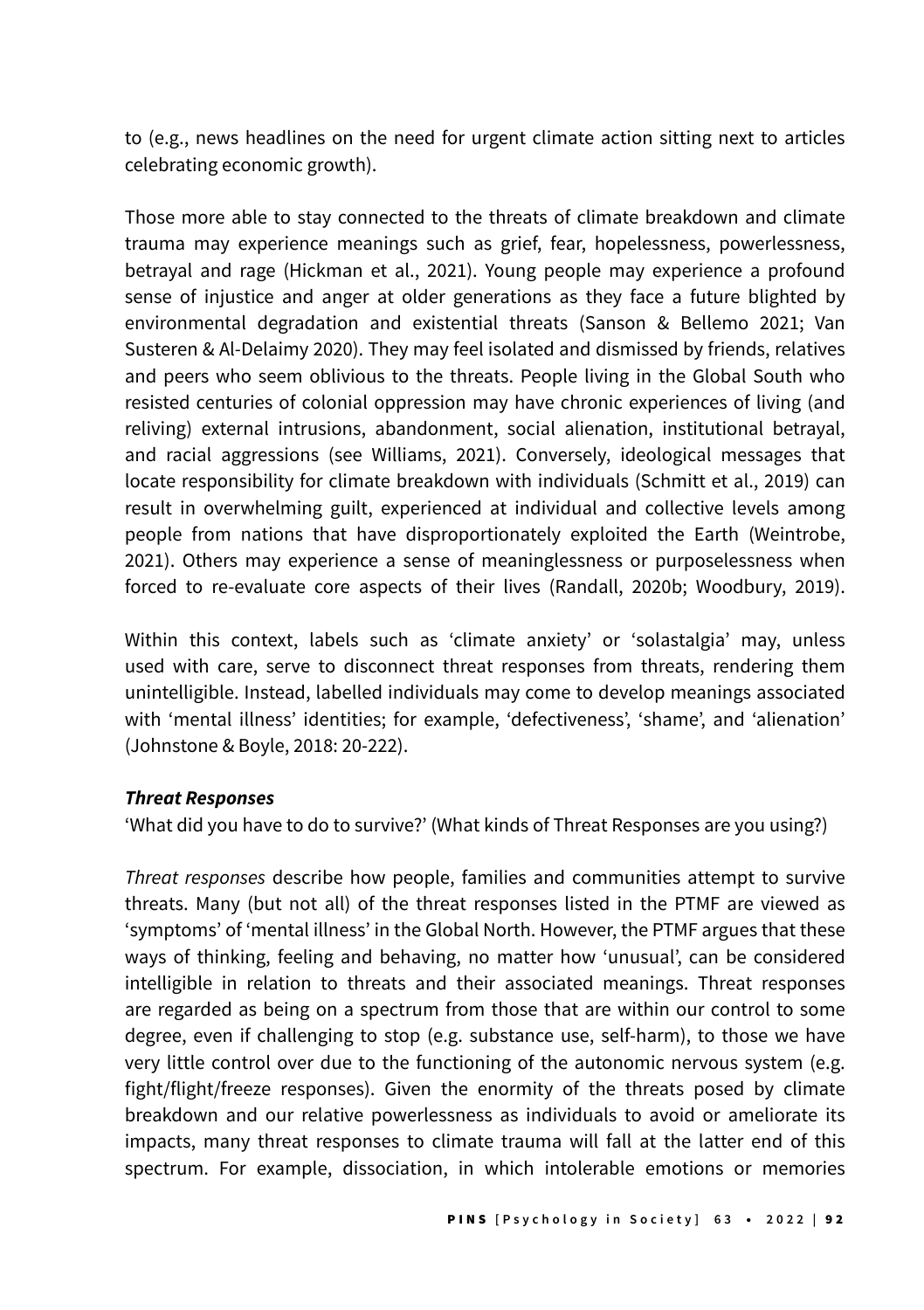are banished from conscious experience (Johnstone & Boyle, 2018: 109-110), might account for some of the lack of action (Woodbury, 2019). Those more able to remain connected to the severity of threats may experience autonomic anxiety responses such as hyperarousal, nightmares and panic (Randall, 2020b).

Table 2 shows a number of possible threat responses to the climate crisis grouped by the function they might serve (see Johnstone & Boyle, 2018: 212-244 for other threat responses and functions pertinent for threats interlinked with climate trauma, e.g., social injustice, oppression, poverty). These are not exhaustive, and the content is informed by various sources (e.g. Andrews, 2017; Andrews & Hoggett, 2019; Lertzman, 2019; Randall & Hoggett, 2019; Tollemache, 2019; Westcott, 2019; Weintrobe, 2021). The same threat response can be understood as serving different functions for different individuals, as well as for the same person at different times. The availability of a given threat response will also vary depending upon a person's or community's power context. For example, the ability to pay for ethically sourced food and energy will be dependent upon economic power, whilst access to land to grow food for survival (ecological power) varies considerably. Similarly, white and class privilege can make acts of civil disobedience in western nations less risky, whereas environmental defenders in some Global South nations face murder, coercion and violence (Duncan, 2015; Le Billon & Lujala, 2020). At the other end of the spectrum, those who have materially benefited from current economic systems might be more inclined to utilise threat responses such as denial, entitlement and 'othering' to protect against threats associated with knowledge of harm to humans and non-human animals.

Finally, the social desirability of threat responses will vary by culture and scripts (operations of ideological power) for different 'types' of people. For example, men in neoliberal societies may be influenced by hegemonic masculinity discourses that make it less acceptable for them to switch to a plant-based diet (Greenebaum & Dexter, 2017). Randall and Hoggett (2019) observed that differences in the cultures climate scientists and activists operated within afforded different threat responses as permissible.

### *Strengths*

'What are your strengths?' (What access to Power resources do you have?)

Whilst all threat responses can be considered understandable in the context of lived experience, this does not imply that all should be regarded as useful or ethical; some can pose further threats to the person, others, and ecosystems. Because most forms of distress can be linked to social injustices of various kinds, the PTMF encourages responses that involve social action. One way of supporting this is by identifying strengths – the final interrelated core element of the PTMF. Strengths can include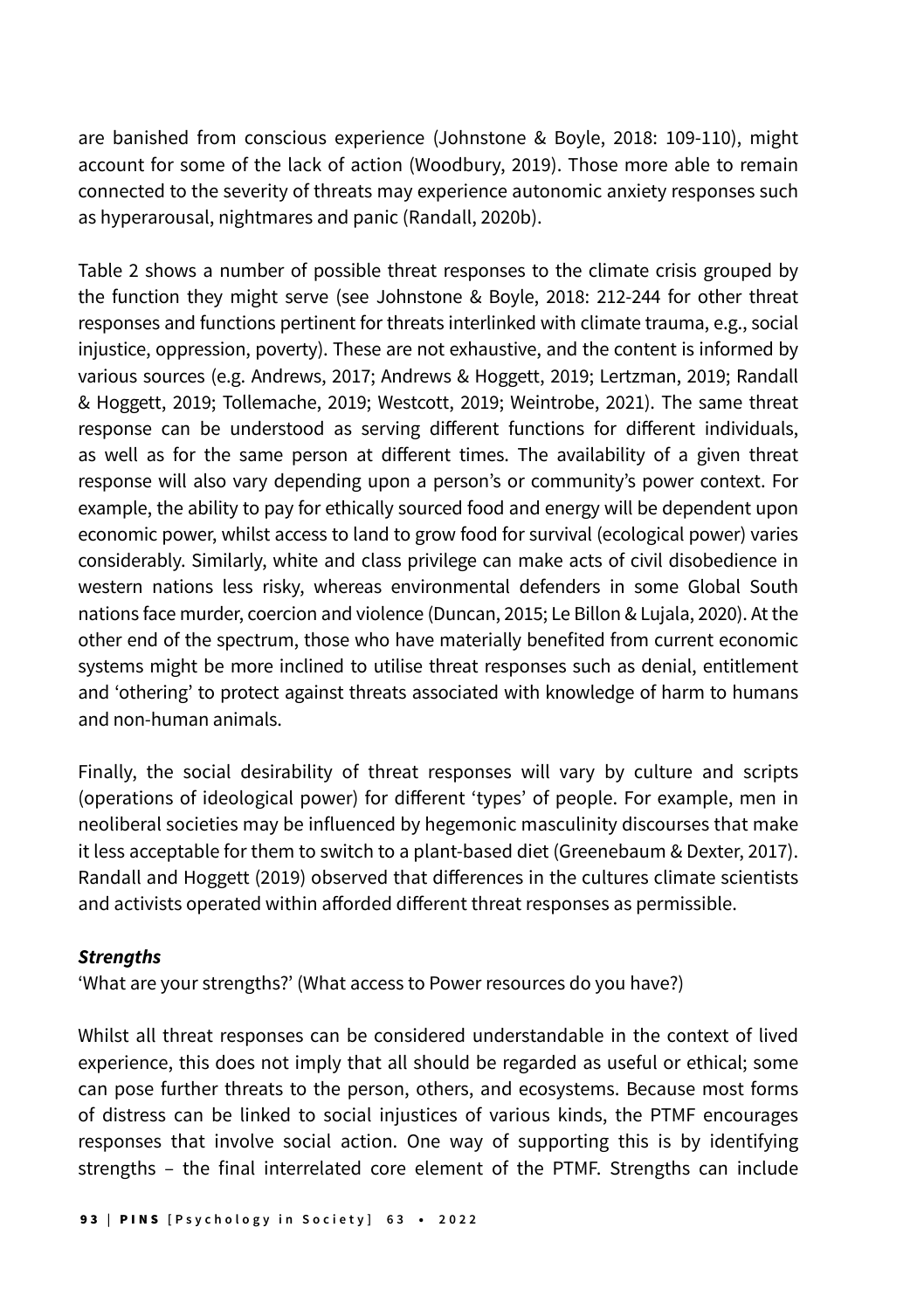Table 2: Examples of threat responses grouped by possible functions **Table 2: Examples of threat responses grouped by possible functions**

| FUNCTION                                                                                                                                                             | EXAMPLES OF THREAT RESPONSES                                                                                                                                                                                                                                                                                                                                                                                                                                                                                                                                                                                                                                                                                                                                                                                                                                                                                                                                                                                                                                                                                                                                                                                                                                                                              |
|----------------------------------------------------------------------------------------------------------------------------------------------------------------------|-----------------------------------------------------------------------------------------------------------------------------------------------------------------------------------------------------------------------------------------------------------------------------------------------------------------------------------------------------------------------------------------------------------------------------------------------------------------------------------------------------------------------------------------------------------------------------------------------------------------------------------------------------------------------------------------------------------------------------------------------------------------------------------------------------------------------------------------------------------------------------------------------------------------------------------------------------------------------------------------------------------------------------------------------------------------------------------------------------------------------------------------------------------------------------------------------------------------------------------------------------------------------------------------------------------|
| Regulating overwhelming feelings associated with existen-<br>tial threats, including rage, despair, sadness, terror, grief,<br>shame, guilt, responsibility and loss | or drugs, illegal or prescribed; unsustainable or compulsive activism;; distraction (e.g., television, work); connecting<br>leaders or technology to solve problems; revising expectations for future life; choosing not to have children; nation-<br>alism/racism (attributing blame to other nations or to immigration and population growth); self-criticism for failing<br>Dissociation; nightmares; emotional numbing; giving up, fatalism; low mood; rapid mood changes; denial/minimis-<br>more acutely impacted; intellectualising; compartmentalising through focusing on isolated risks/'solutions'; use of<br>to make pro-environmental choices; avoiding information or conversations about the climate crisis; use of alcohol<br>with others who are concerned; spending time in nature; mindfulness; making lifestyle changes; informing oneself<br>ation of threats; 'living for the day'; engagement with conspiracy theories; wishful thinking; ruminating; mourning,<br>humour/cynicism; attention difficulties; focusing on other tasks that are less overwhelming; putting faith in world<br>grieving, identification with those causing most damage; 'othering' people and non-human animals who will be<br>about the issues; campaigning and taking climate action of various forms |
| Protection from physical danger                                                                                                                                      | panic, flashbacks; nightmares; insomnia; suspicious thoughts about intentions of others; unsustainable engagement<br>in climate activism (i.e. as fight response); ruminating about how to keep self & loved ones safe; migration; growing<br>Fight/flight/freeze responses; hypervigilance (e.g., seeking out news, alertness to evidence of the unfolding crises);<br>food; stocking supplies ('prepping')                                                                                                                                                                                                                                                                                                                                                                                                                                                                                                                                                                                                                                                                                                                                                                                                                                                                                              |
| Maintaining a sense of control/agency; protection against<br>feelings of powerlessness                                                                               | of life that have more control over; compulsive activism; avoiding information or conversations on the climate crisis;<br>Denial/minimisation of threats; engagement with conspiracy theories; rituals/compulsions; fatalism; compartmen-<br>talising through focusing on limited risks/'solutions' or technological answers; focusing on career or other aspects<br>making lifestyle changes; participation in climate activism                                                                                                                                                                                                                                                                                                                                                                                                                                                                                                                                                                                                                                                                                                                                                                                                                                                                          |
| Striving for a place within the social group                                                                                                                         | goods); dominance, hostility & aggression; submission, appeasement; devaluing others (e.g., racism & xenophobia,<br>Denial/minimisation; continuing to make high-emission choices due to pressures to aspire to social norms; making<br>mocking environmental activists); avoiding climate activism or discussing climate breakdown due to fears about<br>pro-environmental choices to fit in with norms of a given group (e.g., the increasing popularity of second-hand<br>how others will perceive you.                                                                                                                                                                                                                                                                                                                                                                                                                                                                                                                                                                                                                                                                                                                                                                                                |
| Seeking purpose/meaning                                                                                                                                              | connecting to values; challenging one's core beliefs and assumptions; seeking connection to nature; engaging with<br>Unusual beliefs; acceptance of conspiracy theories; compulsive activism; alignment with far-right or other harmful<br>ideologies; altering own behaviours; participation in climate activism/social justice initiatives; reflecting on and<br>arts and creativity; prayer or meditation.                                                                                                                                                                                                                                                                                                                                                                                                                                                                                                                                                                                                                                                                                                                                                                                                                                                                                             |
|                                                                                                                                                                      |                                                                                                                                                                                                                                                                                                                                                                                                                                                                                                                                                                                                                                                                                                                                                                                                                                                                                                                                                                                                                                                                                                                                                                                                                                                                                                           |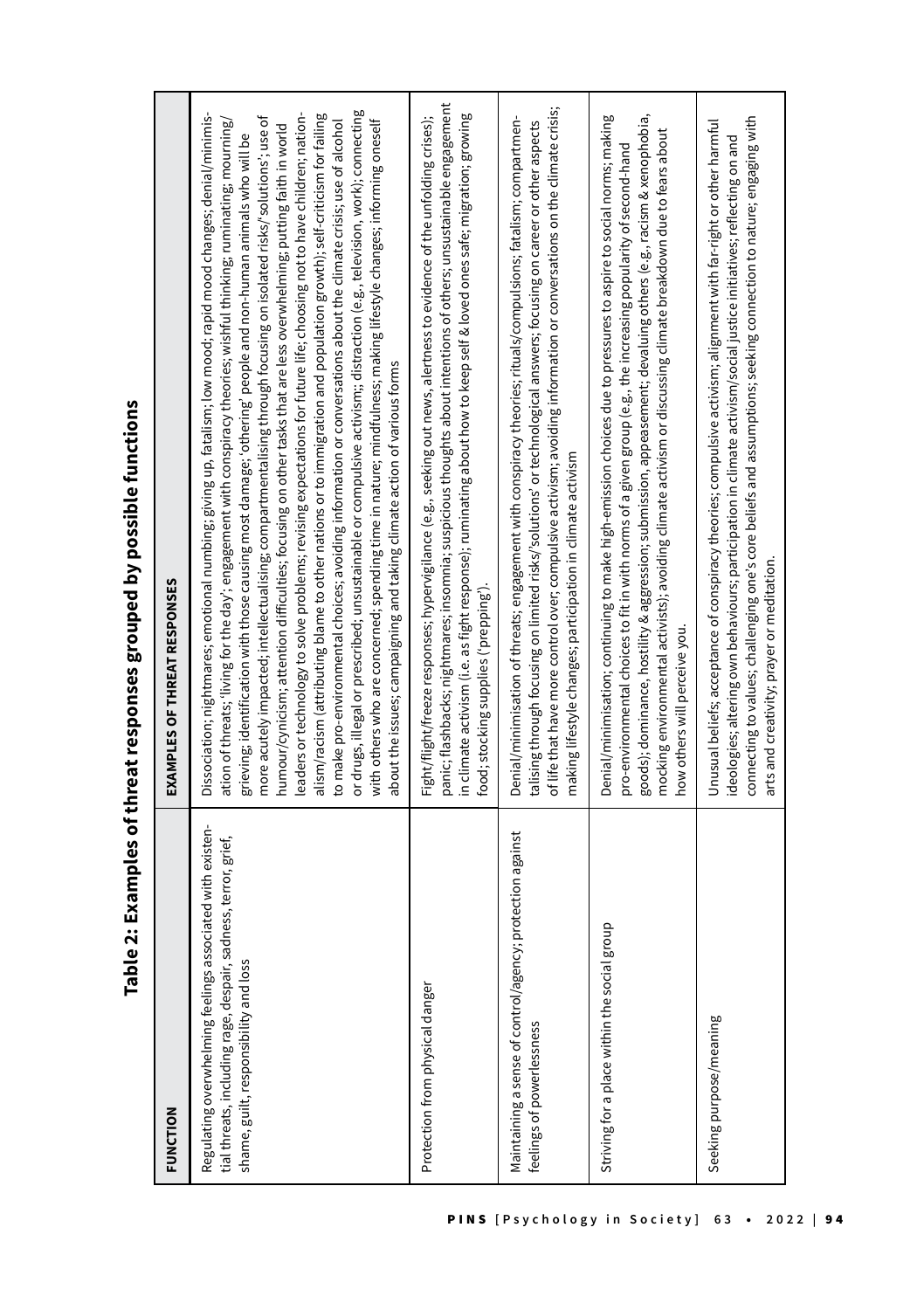the power resources accessible to individuals and communities, and the values they may be able to draw upon (Johnstone & Boyle, 2018, chp.6). For example, a strong connection with values may enable people to remain engaged in climate justice struggles in the face of institutional betrayal. In keeping with ideas described in narrative therapy (Yuen, 2009) and trauma-informed practice (Warner, 2000), seemingly insignificant acts of resistance (e.g. making small lifestyle changes; choosing to discuss climate change with clients, colleagues, family and friends; writing to politicians) can all make a difference. People may be able to re-discover a sense of purpose and hope and develop a stronger sense of spirituality and connection to the more-than-human world through joining with others (Bendell, 2020; Macy & Johnstone, 2012). Equally, meanings and values may be validated through the communal act of campaigning alongside others (Randall & Hoggett, 2019). Each of us will bring different skills, strengths and talents to this task.

We can take heart from numerous other projects and campaigns around the world. For example, indigenous leaders and environmental groups have stopped the Keystone XL Pipeline (Estes, 2019), and Xolobeni's Amadiba Crisis Committee won the "right to say no" to mining in South Africa's high court (Centre for Applied Legal Studies, 2020). Climate justice movements, such as Extinction Rebellion, Fridays for the future, 350. org, have left a profound imprint on the world's collective conscience. Legal efforts to make ecocide (mass damage or destruction of ecosystems) an international crime are gathering pace (Independent Expert Panel for the Legal Definition of Ecocide, 2021). Youth climate justice activists are taking governments to court, highlighting the impacts of climate injustices and psychological wellbeing (see Centre for Environmental Rights, 2021), and new sustainable economic models have been developed and even adopted in some places (Hickel 2020; Raworth, 2017). Today, renewable energy is a viable option and significant efforts have been directed to ensure that the world transitions from fossil fuels (Mann, 2021). Although these prospects are encouraging, it is important to recognise that territories that have 'transition minerals' are also subject to similar extractive practices and human rights violations (Sovacool et al., 2021). Thus, groups like the COP26 Coalition (nd) are important spaces to ensure that the "just transition" is not co-opted by the fossil fuel industry and that those most affected by the climate emergency are not side-lined. Similarly, platforms like the 'Red Deal' have been proposed by oppressed groups and recognise that plans such as the 'Green New Deal' do not go far enough to reconcile the legacies of colonialism (Red Nation, 2020).

None of the above changes the fact that broad, radical action that foregrounds climate justice is required to survive and build a just society. Wishful thinking has been identified as a maladaptive threat response given that it prevents meaningful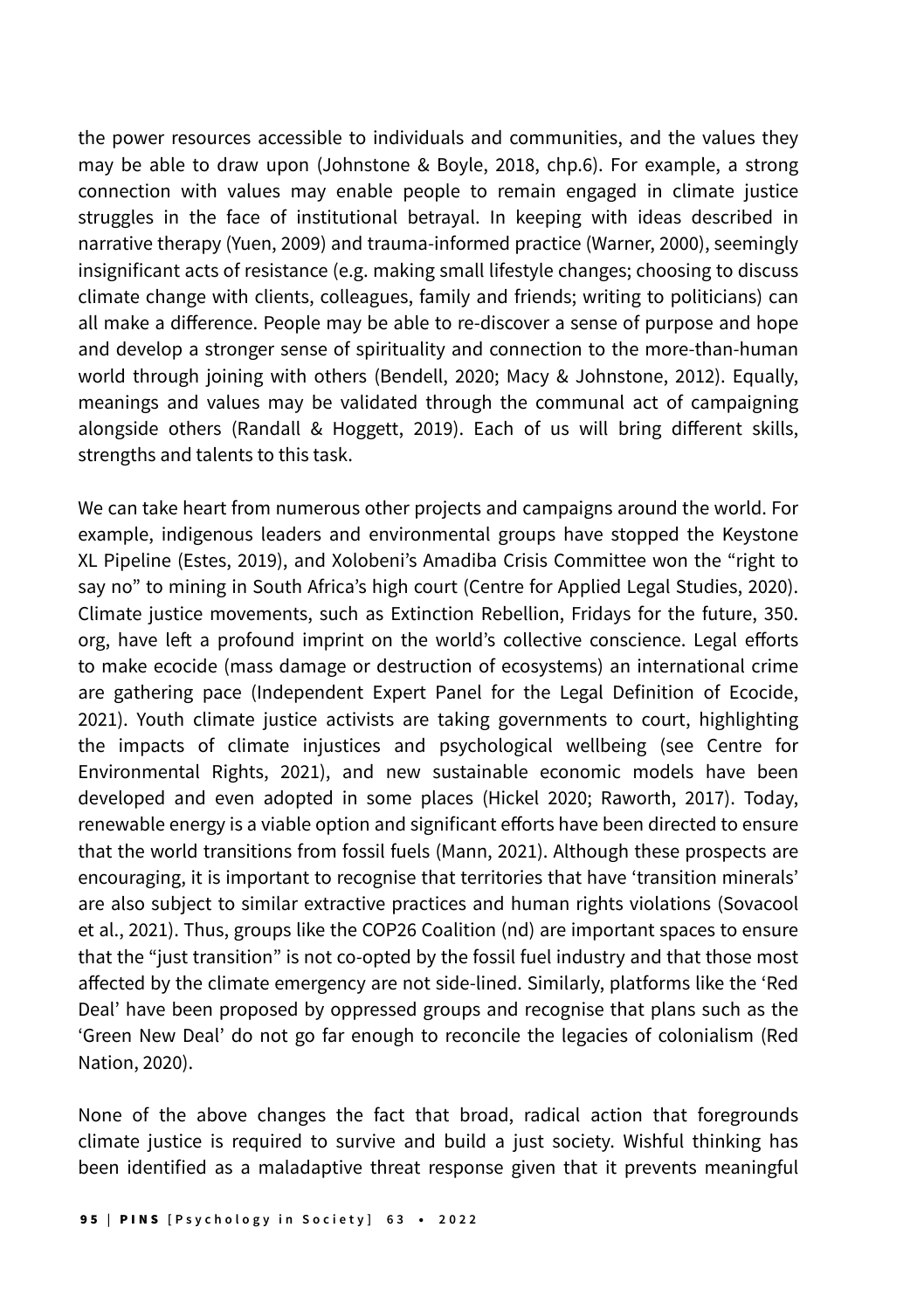engagement with the crises (Andrews & Hoggett, 2019). However, drawing attention to liberatory histories and the resources of individuals, communities and humanity, can support us in remaining connected to the threats posed by climate breakdown whilst supporting us to act ('Active hope'; Macy & Johnstone, 2012).

## **Narrative in the PTMF**

The PTMF core domains can be used to structure non-pathologising narratives, which might support individuals to make links between threat responses and operations of power, recognise strengths, and consider other threat responses that could be utilised (Boyle & Johnstone, 2020, chp. 9). The construction of personal narratives can be supported through reference to what are termed 'provisional general patterns' (Johnstone & Boyle, 2018, chp. 6). These are meta-narratives that can be seen as describing, at a broad level, how people in a particular social, cultural and historical context commonly attempt to survive particular constellations of power abuses. The PTMF describes them as patterns of embodied, meaning-based threat responses to the operation of power. Unlike psychiatric diagnoses, these patterns do not describe something that someone 'has', but rather are regarded as common patterns of responding; things people 'do', at various levels, to survive the negative impacts of power. Patterns may also support the identification of the ways in which power and collective action can be used to create change. Like the rest of the PTMF, the patterns are in an ongoing state of development and will inevitably vary across cultures. We suggest the addition of a pattern called 'Responding to climate breakdown'. It might look something like this:

### *Responding to Climate Breakdown*

This pattern describes the impacts of climate breakdown on individuals, families and communities. As with the other patterns offered in the PTMF, people may identify with it to varying degrees, depending on their particular circumstances.

Climate breakdown is driven by economic models based on the exploitation of the natural world in the pursuit of continuing economic growth and profit, and by a deeply embedded worldview that underpins these assumptions and aims. The resulting sense of disconnection from the natural world is a core feature of modern westernised societies, whilst exclusion, alienation, dispossession and resistance are possibilities felt by those on the frontlines of extractivism (the large scale exploitation of natural resources for economic profit) in the former colonies. The enormously profitable fossil fuel, farming, military and other industries are continuing exploitation with little incentive to reform. At a more personal level, neoliberal societies have successfully inculcated values of consumerism and individualism, which increase inequality and encourage unsustainable lifestyles. Their counterparts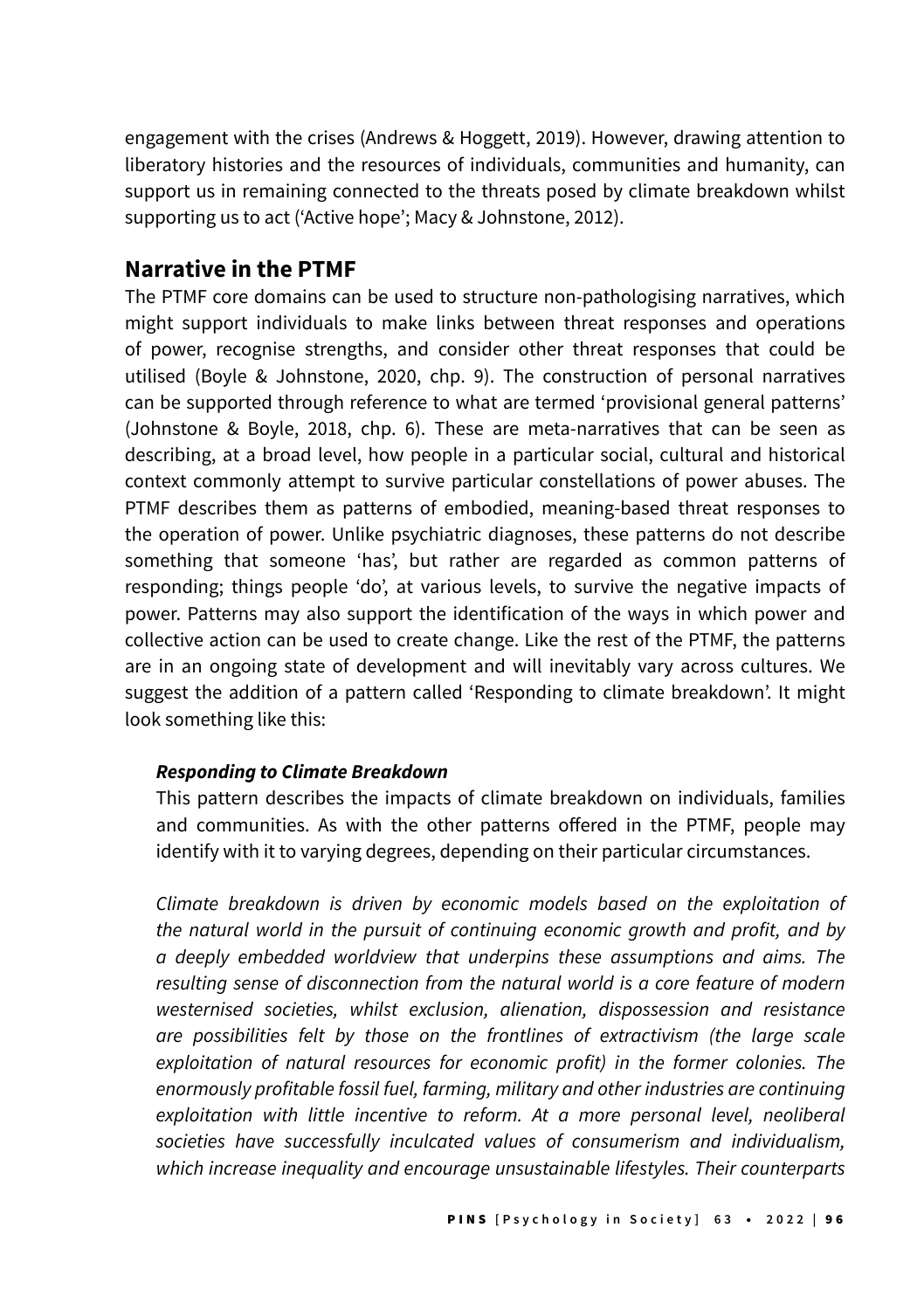in the Global South continue to endure ongoing colonial extractive practices and, since the rise of neoliberalism, these regions of the world are also considered new markets for western consumerism. Climate breakdown now poses a serious threat to the survival of the human race and life on earth as we know it. Large parts of the world, especially the poorer nations, are already experiencing increased deaths, illness, loss of homes, habitats and livelihoods through heat, fire, floods, rising sea levels, environmental degradation and loss of biodiversity. As with other power abuses, climate injustices most impact those who are least privileged and intersect with other forms of discrimination, including racism and sexism that have roots in *coloniality as a whole.*

Globally, emotional responses including fear, grief, anger, helplessness, guilt and an overwhelming sense of responsibility, powerlessness and despair are common. Expressing fears can result in alienation from others, and the young in particular might feel abandoned and disenfranchised by older generations and those in power. When feelings become too overwhelming, responses may tip over into denial, dissociation and blaming of others. At a societal level, the growing public and political awareness of this crisis is often counteracted by legal, ideological and other powerful forces which seek to protect economic and other interests by invalidating and silencing debate and protest, and thwarting other human rights. Many people may find it difficult to connect to the threats posed by climate breakdown because they are responding to proximal threats associated with extreme poverty, abuse or other forms of oppression. Additionally, those in western neoliberal societies may be orientated towards threats associated with the pressure to maintain one's place within social hierarchies. There is also a risk of individualising and de-politicising climate-related distress by applying diagnostic labels and 'treatments.'

However, collective actions that move towards climate justice have been found to reduce despair and restore a sense of hope and empowerment, and grassroots activism across the globe is achieving some significant victories. There is a short window of time to mitigate the worst effects of climate breakdown and, particularly in westernised cultures, to take the opportunity to re-examine the values that have led to this crisis and re-discover the principles of sustainability, co-operation and social justice. There are many inspiring examples of people taking power back through collective action to serve their communities and our planet.

## **Concluding Remarks**

We have described how the PTMF might be used to support non-pathologising understandings of responses to climate breakdown that centre the role of power abuses and social injustice and promote positive action for climate justice. We have drawn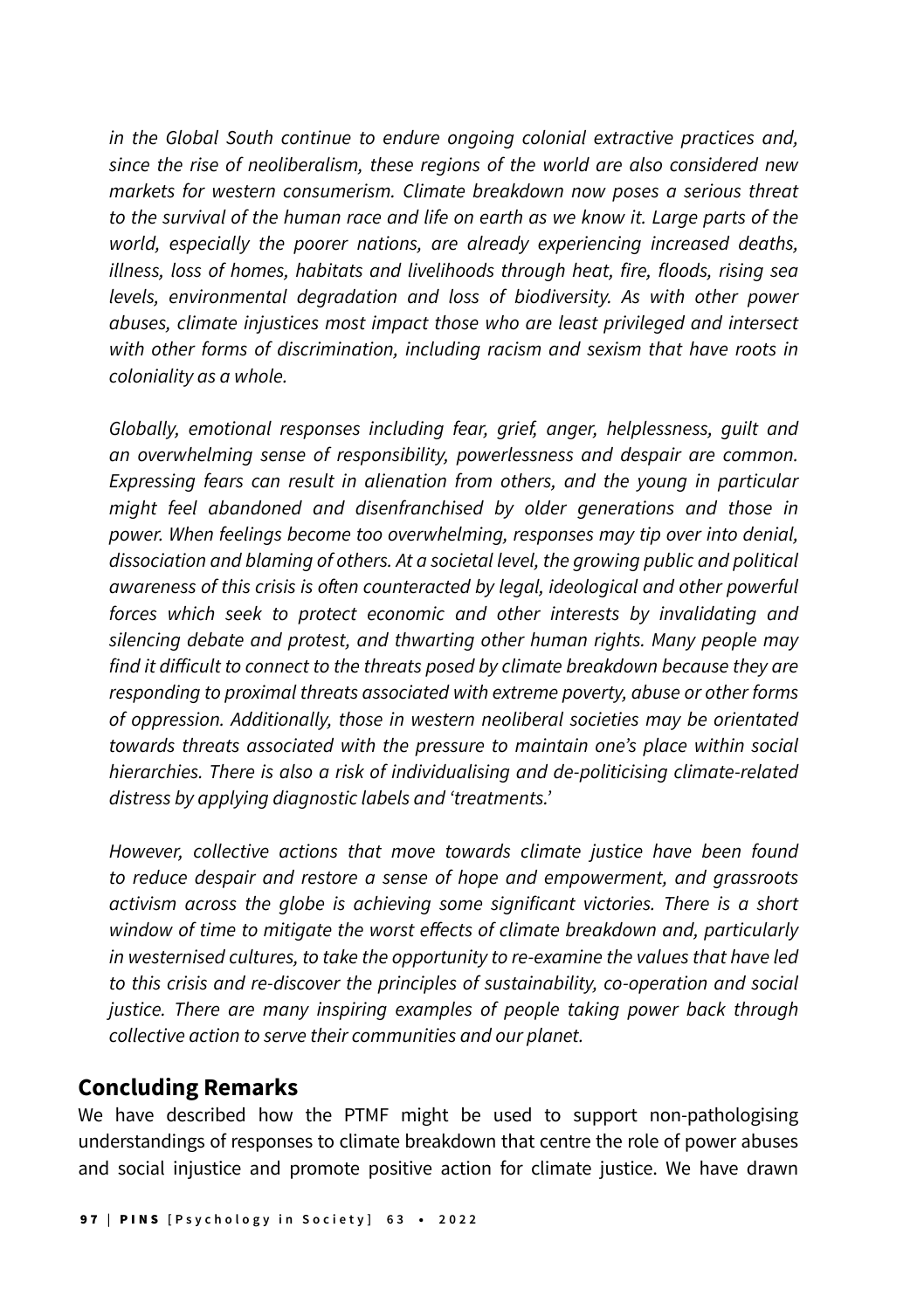upon Woodbury's (2019) argument that climate breakdown should be regarded as a trauma impacting everyone, compounding effects of other forms of trauma and social inequality. From this perspective, we have attempted to illustrate ways in which the Framework might account for a range of threat responses: from those such as grief, panic and despair, through to denial, overcompensation, othering and entitlement, as well as those that enable constructive social and ecological engagement through drawing on our shared strengths and resources. We use this final section to consider some of the ways the PTMF could support engagement with climate action or other social justice issues, and how therapists might support people overwhelmed with distress. We conclude by offering ideas for research and future developments of the PTMF.

Whilst many excellent texts have already drawn attention to the primacy of ideological power in making sense of such reactions (e.g., Andrews, & Hoggett, 2019; Weintrobe, 2021, Stoddard et al 2021), the individualising orientation of recent western psychology and psychiatry (e.g. Boyle, 2013; Clegg & Lansdall-Welfare, 2021; Timimi, 2021) has obscured the impact of injustice, oppression and control of meaning. Consequently, both distress and denial have been framed as problems to address at the individual level through therapy or behaviour change interventions (Adams, 2021; Schmitt et al., 2019; Whitmarsh et al., 2021). Such individualistic approaches misattribute and oversimplify varied responses and fail to support the radical change so urgently needed through perpetuating intersecting inequalities (Kinouani, 2019) and consumerist ideologies that have enabled the destruction of our planet's ecosystems (Weintrobe, 2021).

The PTMF can be used to support foregrounding climate justice, by centring the operation of power in making sense of various responses and thinking about what might be useful for individuals personally whilst recognising that the real need for change is at political, structural, systemic and cultural levels. Development of PTMF narratives that centre the various operations of power has the potential to support individuals and communities to shift from seeking and prescribing individualised interventions to recognising the value of collective climate justice struggles, in the same way as community psychology interventions have supported people who had previously internalised various forms of oppression (e.g. Holland, 2011; Melluish & Bullmer, 1999). Indeed, we believe mental health professionals should also participate in climate activism, using our privilege to influence systemic change (e.g., ACP-UK, 2020; Barnwell & Wood, 2022; Climate Psychology Alliance, nd; Knight, 2020; Psych Declares, nd; XR Psychologists, nd).

Of course, there is still a role for supporting individuals struggling with distress in relation to climate and ecological harm. Comfort, clarification and encouragement are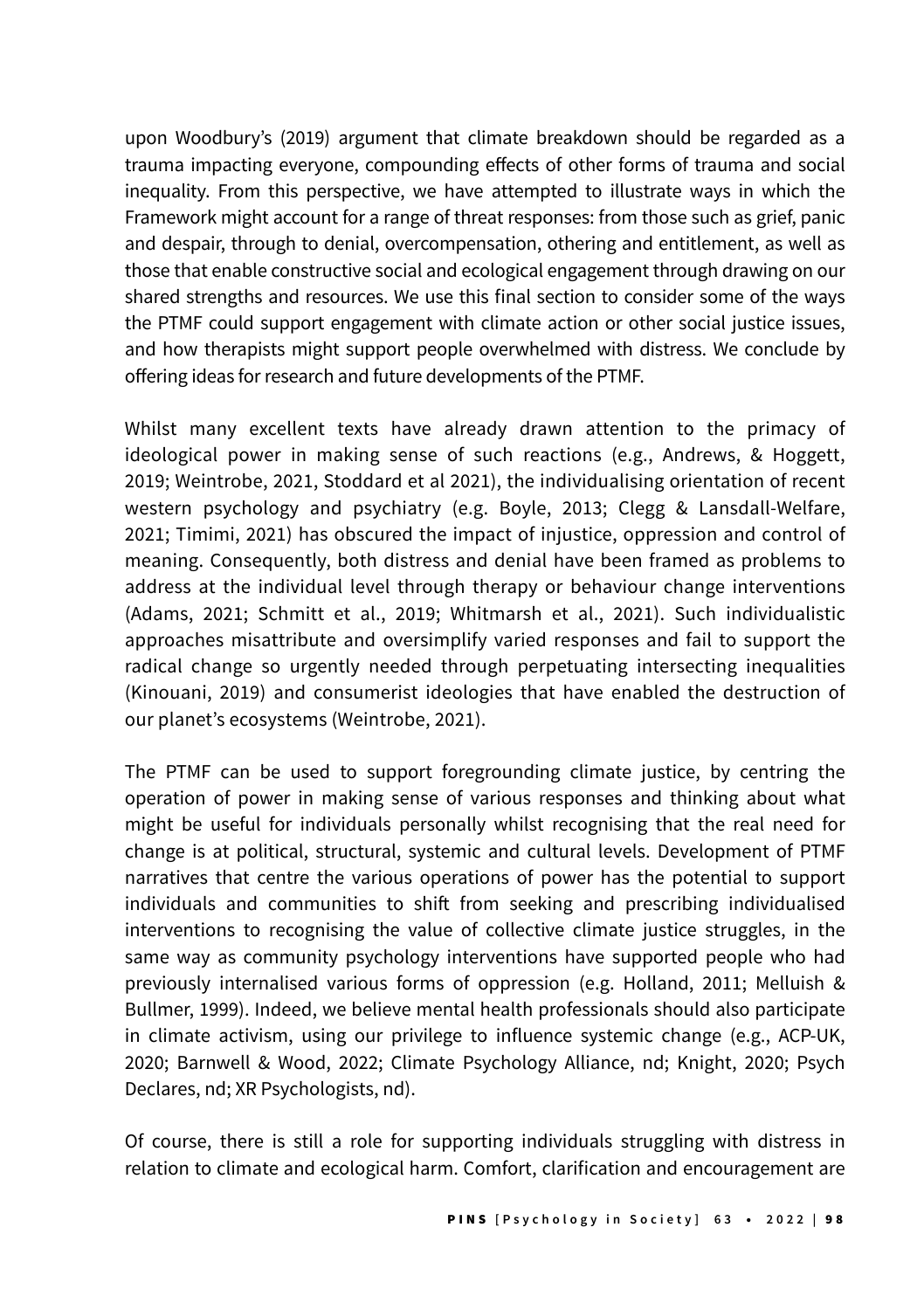vital in helping to address the anguish brought about by dread, adversity and trauma (Smail, 2015). Empowerment through provision of safety (physical and psychological), respectful acknowledgement of distress, sympathetic understanding and meaningmaking may help mitigate the worst suffering for some individuals. Whilst connection with concerned others was identified as extremely helpful by the climate activists in their study, Randall and Hoggett (2019) also identified the risks of engaging in activism with an intensity that their participants had found unsustainable. Narrative construction at individual and group levels might enable people to recognise the limits of their personal responsibility for change, supporting them to remain engaged in activism in ways that pose less threat of emotional overwhelm.

Recognition that climate breakdown and the interlinked operations of ideological power impact everyone can go some way to support the engagement of people who use threat responses such as denial or minimisation (Andrews & Hoggett, 2019; Woodbury, 2019). Useful guidelines have been developed to enable conversations about climate breakdown that do not activate unhelpful threat responses (Webster, & Marshall, 2019). However, given the primacy of asymmetrical power relationships in contextualising responses, we urgently need media, businesses and governments (particularly those from nations most responsible for the destruction of our planet) to shift discourses, emphasise the urgency of the climate and ecological crises, and set precedents for action (Schmitt et al., 2019; Whitmarsh et al., 2021). The Stoddard et al. (2021) analysis of factors preventing effective action on emissions recognises 'the power of ideas, to how people can thrive beyond dominant norms, and to the possibility of rapid cultural change in societies' (p.659). In PTMF terms, ideological power can work in our favour, potentially supporting rapid shifts in meaning-making about humanity's relationship with the planet, thus impacting behaviour and threat responses. The unhelpful dichotomy between the call for promoting systemic or individual change obscures the fact that they are inseparable and complementary, and that both are essential for a sustainable world (Adams, 2021; Schmitt et al., 2019). Moreover, our psychological wellbeing is intertwined with the world around us, and pro-social action that rights social injustices can help to address these socially rooted psychological adversities (Gaztambide, 2019; Martín-Baró,1994). Given that mental health professionals have faced much criticism for pathologising 'normal' behaviour, we are perhaps well-placed to model sustainability, create coalitions across differences, and participate in socially relevant action in our day-to-day lives.

## **Future developments**

While the reception of the PTMF has mainly been positive, it has also attracted criticism for inaccessibility and limited guidance about how it might be translated into practice (Johnstone et al., 2019). From our perspective, its failure to discuss climate change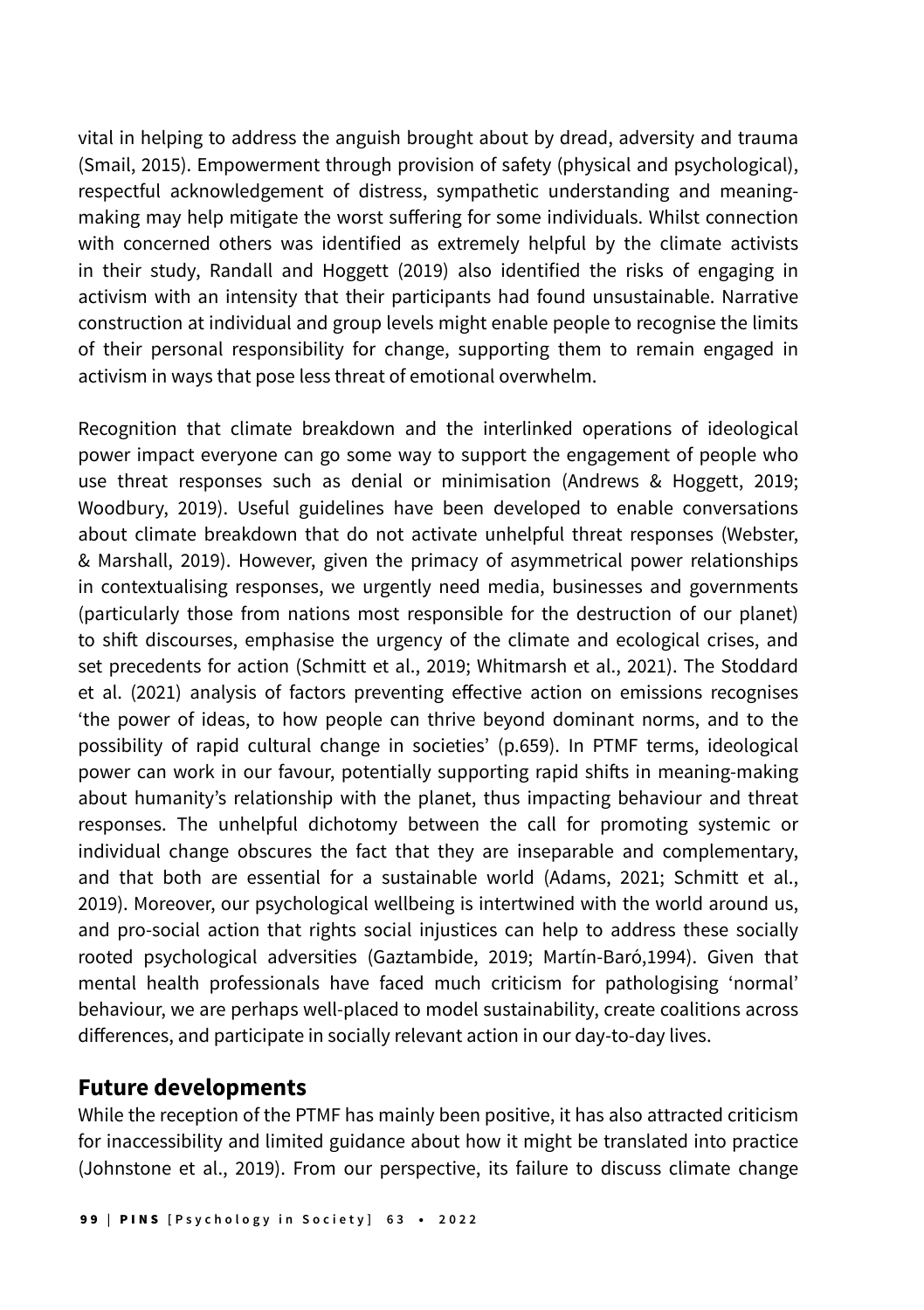and environmental harm is a serious omission. The utility of the Framework in this area could be researched through action-research approaches, for example through developing narratives within groups or individual interviews and evaluating the impact alongside participants in terms of their understandings of their responses and their engagement in climate activism. The PTMF is an evolving project, and we hope this paper offers a meaningful contribution to its further development, while showing how its principles may help us meet the urgent and unprecedented challenges we face in addressing the climate and ecological crises.

## **References**

Adams, M (2021) Critical psychologies and climate change. **Current Opinion in Psychology, 42,** 13-18.

Adams, S & Savahl, S (2017) Nature as children's space: A systematic review. **The Journal of Environmental Education, 48(5)**, 291-321.

Alexander, J (2012) **Trauma: A social theory.** Cambridge: Polity Press.

Andrews, N (2017) Psychosocial factors influencing the experience of sustainability professionals. **Sustainability Accounting, Management and Policy Journal, 8(4)**, 445-469.

Andrews, N & Hoggett, P (2019) Facing up to ecological crisis: a psychosocial perspective from climate psychology. In Foster, J (ed) (2019) **Facing up to climate reality: Honesty, disaster and hope.** London: Green House Publishing.

Association of Clinical Psychologists-UK (2020) ACP-UK Statement on the Need for Action to Address the Climate Crisis. h[ttps://acpuk.org.uk/climate\\_change\\_statement/](https://acpuk.org.uk/climate_change_statement/)

Association of Clinical Psychologists-UK (2021) ACP-UK Rapid-response to report on the impact of climate breakdown on distress. [https://acpuk.org.uk/acp-uk-rapid-response](https://acpuk.org.uk/acp-uk-rapid-response-to-report-on-impact-of-climate-breakdown-on-distress/)[to-report-on-impact-of-climate-breakdown-on-distress/](https://acpuk.org.uk/acp-uk-rapid-response-to-report-on-impact-of-climate-breakdown-on-distress/)

Augustinavicius, J L, Lowe, S R, Massazza, A, Hayes, K, Denckla, C, White, R G, Cabán-Alemán, C, Clayton, S, Verdeli, L & Berry, H (2021) Global climate change and trauma: An International Society for Traumatic Stress Studies briefing paper. [https://istss.](https://istss.org/public-resources/istss-briefing-papers/briefing-paper-global-climate-change-and-trauma) [org/public-resources/istss-briefing-papers/briefing-paper-global-climate-change-and](https://istss.org/public-resources/istss-briefing-papers/briefing-paper-global-climate-change-and-trauma)[trauma](https://istss.org/public-resources/istss-briefing-papers/briefing-paper-global-climate-change-and-trauma)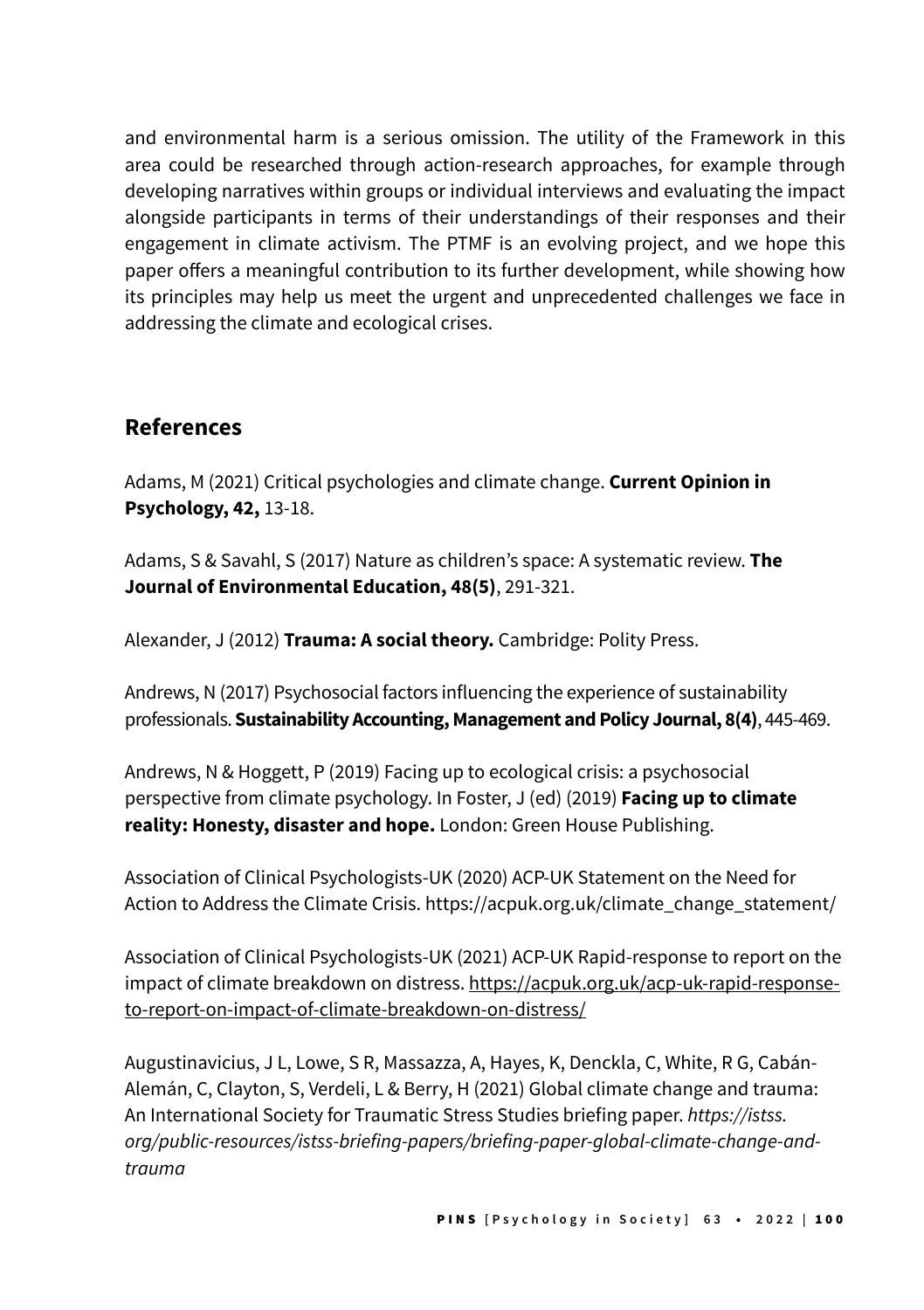Barnwell, G, Stroud, L & Watson, M (2020) Critical reflections from South Africa: Using the Power Threat Meaning Framework to place climate-related distress in its sociopolitical context. **Clinical Psychology Forum, 332,** 7-15.

Barnwell, G, Makaulule, M, Stroud, L, Watson, M & Dima, M (2021) The lived experiences of place severing and decolonial resurgence in Vhembe District, South Africa. **Awry: Journal of Critical Psychology, 2(1),** 49-68.

Barnwell, G & Wood, N (2022) Climate justice is central to addressing the climate emergency's psychological consequences in the Global South: a narrative review. **South African Journal of Psychology, 0(0),** 1-12. [https://doi.](https://doi.org/10.1177%2F00812463211073384) [org/10.1177/00812463211073384](https://doi.org/10.1177%2F00812463211073384)

Baxter, D E & Pelletier, L G (2019) Is nature relatedness a basic human psychological need? A critical examination of the extant literature. **Canadian Psychology, 60(1),** 21.

Bendell, J (2020) Deep adaptation: A map for navigating climate tragedy. [http://www.](http://www.lifeworth.com/deepadaptation.pdf) [lifeworth.com/deepadaptation.pdf](http://www.lifeworth.com/deepadaptation.pdf)

Berry, H L, Bowen, K & Kjellstrom, T (2010) Climate change and mental health: A causal pathways framework. **International Journal of Public Health, 55,** 123-132.

Bond, P (2016) Who wins from "climate apartheid"?: African climate justice narratives about the Paris COP21. **New Politics, 15(4),** 83.

Boretti, A, & Rosa, L (2019) Reassessing the projections of the world water development report. **NPJ Clean Water, 2(1),** 1-6.

Bourdieu, P (2011) The forms of capital, In Szeman, I, & Kaposy, T (eds) (2011) **Cultural theory: An anthology.** Singapore: Wiley-Blackwell.

Boyle, M (2013) Persistence of medicalisation: Is presentation of alternatives part of the problem? In: Coles, S, Keenan, S, & Diamond, B (eds) (2013) **Madness contested: Power & practice***.* Gosport, UK: PCSS.

Boyle, M (2022) Power in the Power Threat Meaning Framework. **Journal of Constructivist Psychology, 35(1),** 27-40.

Boyle, M & Johnstone, L (2020) **A straight talking introduction to the Power Threat Meaning Framework.** Exeter, UK: PCSS.

101 **|** PINS **[Psychology in Society] 63** • **2022**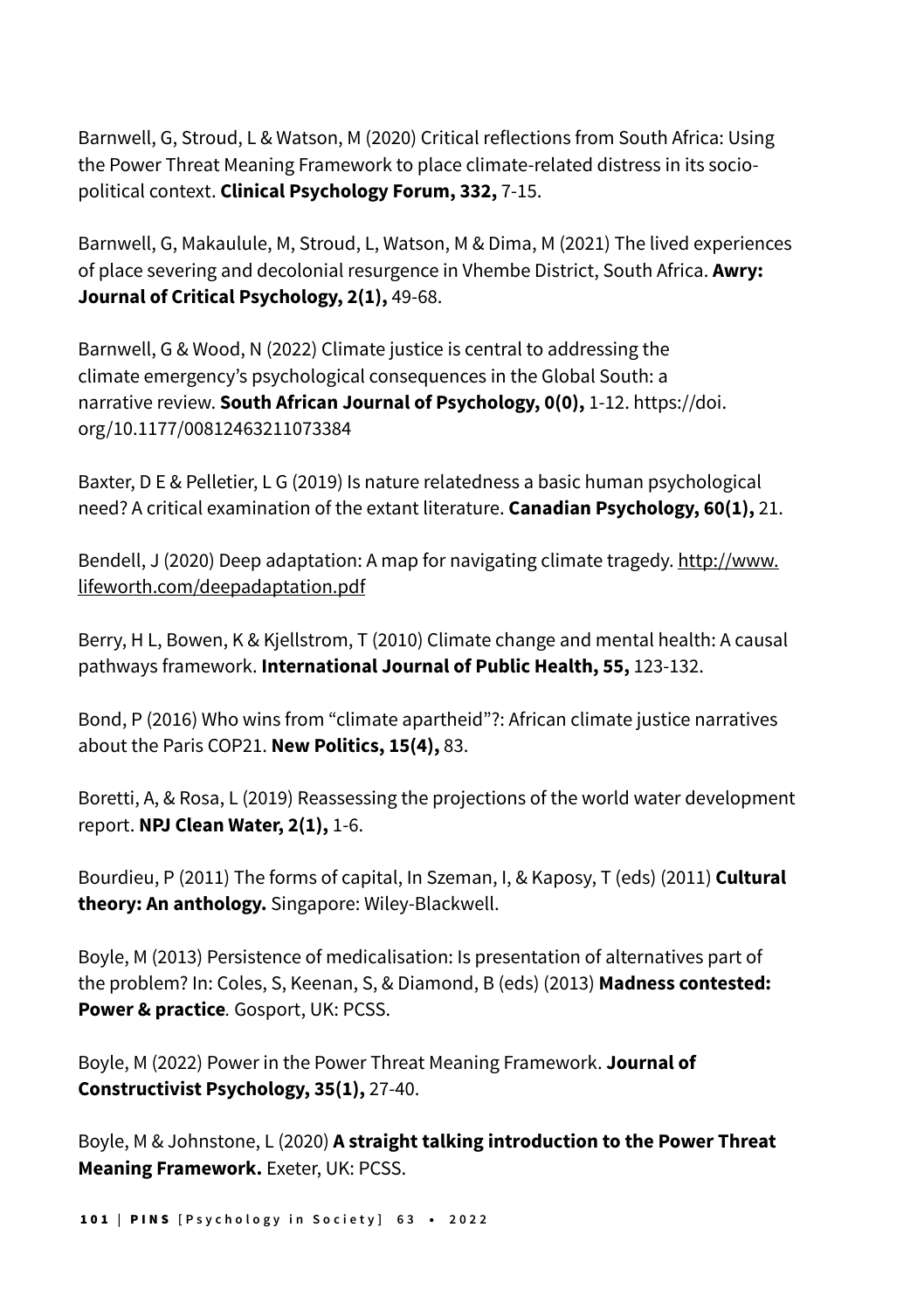Bronfenbrenner, U & Mahoney, M A (1975) **Influences on human development***.*  Hinsdale, Illinois: Dryden Press. (1973)

Centre for Applied Legal Studies (2020) Game-changing judgement for Xolobeni community on mining rights applications[. https://www.wits.ac.za/news/sources/](https://www.wits.ac.za/news/sources/cals-news/2020/game-changing-judgment-for-xolobeni-community-on-mining-rights-applications.html) [cals-news/2020/game-changing-judgment-for-xolobeni-community-on-mining-rights](https://www.wits.ac.za/news/sources/cals-news/2020/game-changing-judgment-for-xolobeni-community-on-mining-rights-applications.html)[applications.html](https://www.wits.ac.za/news/sources/cals-news/2020/game-changing-judgment-for-xolobeni-community-on-mining-rights-applications.html)

Centre for Environmental Rights (2021) Youth-led #CancelCoal climate case launched against Government's plan for new coal-fired power plants. [https://cer.org.za/news/](https://cer.org.za/news/youth-led-cancelcoal-climate-case-launched-against-governments-plans-for-new-coal-fired-power) [youth-led-cancelcoal-climate-case-launched-against-governments-plans-for-new-coal](https://cer.org.za/news/youth-led-cancelcoal-climate-case-launched-against-governments-plans-for-new-coal-fired-power)[fired-power](https://cer.org.za/news/youth-led-cancelcoal-climate-case-launched-against-governments-plans-for-new-coal-fired-power)

Chawla, L (2020) Childhood nature connection and constructive hope: A review of research on connecting with nature and coping with environmental loss. **People and Nature, 2(3),** 619-642.

Clayton, S (2018) Mental health risk and resilience among climate scientists. **Nature Climate Change, 8(4),** 260-261.

Clegg, J A & Lansdall-Welfare, R (2021) Psychology and neoliberalism, In Pickren, W (ed) **The Oxford encyclopaedia of the history of modern psychology**, USA: Oxford University Press.

Climate Psychology Alliance (nd) <https://www.climatepsychologyalliance.org/> Date retrieved or accessed: 15 July 2021.

Cooley, S J, Jones, C R, Kurtz, A & Robertson, N (2020) 'Into the Wild': A meta-synthesis of talking therapy in natural outdoor spaces. **Clinical Psychology Review, 77,** 101841.

Cooper, L, & Aitchison, G (2020) The dangers ahead: Covid-19, authoritarianism and democracy. [http://eprints.lse.ac.uk/105103/4/dangers\\_ahead.pdf](http://eprints.lse.ac.uk/105103/4/dangers_ahead.pdf)

Cromby, J (2022) Meaning in the Power Threat Meaning Framework. **Journal of Constructivist Psychology, 35(1),** 41-53.

COP26 Coalition (nd)<https://cop26coalition.org/>. Date retrieved or accessed: 14 November 2021.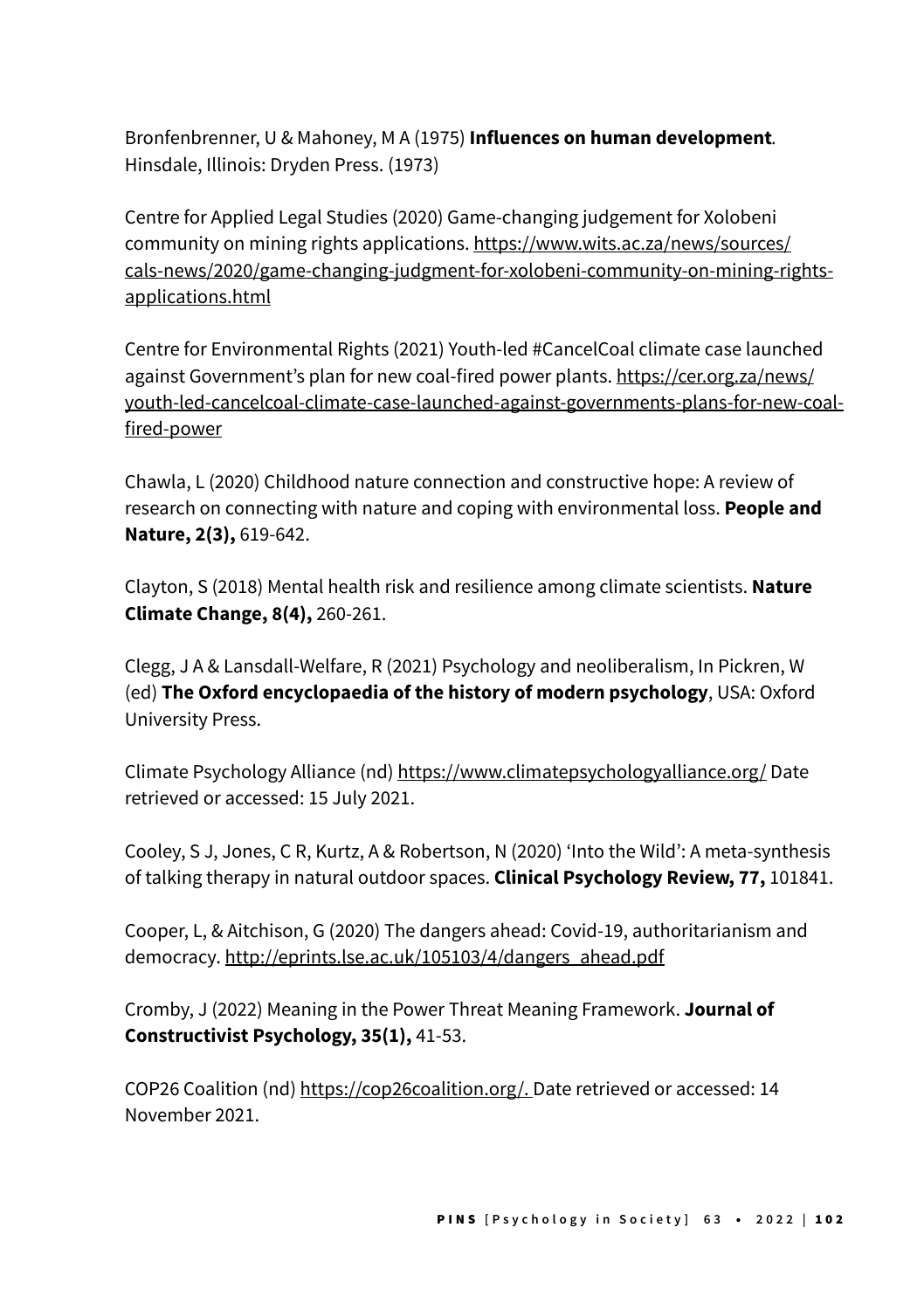Craps, S (2020) Climate trauma, In Davis, C & Meretoja, H (eds) (2020) **The Routledge companion to literature and trauma.** Oxon: Routledge.

de Sousa Santos, B (2018) **The end of the cognitive empire.** Durham, NC: Duke University Press.

Dillon, J (2019) Names matter, language matters, truth matters, In: Watson, J (ed) (2019) **Drop the disorder. Challenging the culture of psychiatric diagnosis.** Exeter: PCSS.

Duncan, J (2015) **The rise of the securocrats: The case of South Africa**. Auckland Park, SA: Jacana Media.

Estes, N (2019) **Our history is the future: Standing Rock versus the Dakota Access Pipeline, and the long tradition of indigenous resistance**. London: Verso.

Fernandes-Jesus, M, Barnes, B R & Diniz, R F (2020) Communities reclaiming power and social justice in the face of climate change. **Community Psychology in Global Perspective, 6(2)**, 1-21.

Fernando, S (2017) **Institutional racism in psychiatry and clinical psychology.** London: Palgrave Macmillan.

Foer, J S (2010) **Eating animals.** London: Penguin (2009).

Foucault, M (1991) **Discipline & punish. The birth of the prisons.** UK: Penguin (1977).

Gaztambide, D J (2019) **A people's history of psychoanalysis: From Freud to liberation psychology.** Lanham, MD: Lexington Books.

Green, L (2020) **Rock. Water. Life.** Durham, NC: Duke University Press.

Greenebaum, J & Dexter, B (2017) Vegan men and hybrid masculinity. **Journal of Gender Studies, 27(6)**, 637-648.

Hickel, J (2020) **Less is more: How degrowth will save the world.** London: Penguin Random House.

Hickman, C (2020) We need to (find a way to) talk about… eco-anxiety. **Journal of Social Work Practice, 34(4),** 411-424.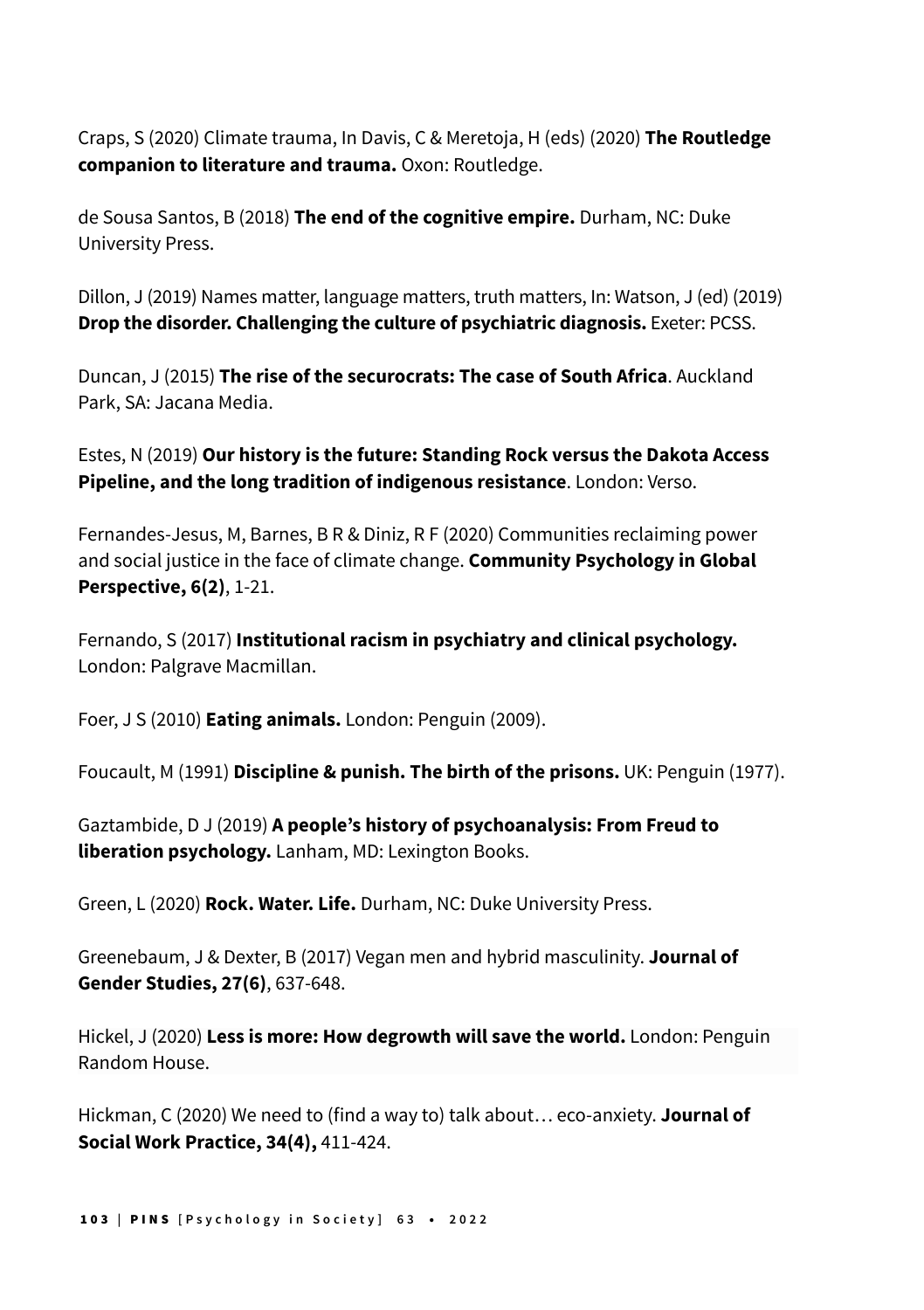Hickman, C, Marks, E, Pihkala, P, Clayton, S, Lewandowski, E R, Mayall, E E, Wray, B, Mellor, C, & van Susteren, L (2021) Young people's voices on climate anxiety, government betrayal and moral injury: A global phenomenon. [https://ssrn.com/](https://ssrn.com/abstract=3918955) [abstract=3918955](https://ssrn.com/abstract=3918955)

Holland, S (2011) Psychotherapy, oppression and social action: Gender, race and class in Black women's depression, In: Perelberg, R J, & Miller, A C (eds) (2011) **Gender and power in families.** London: Karnac (1990)

Intergovernmental Panel on Climate Change (IPCC) (2021) Climate change 2021: The physical science basis. Contribution of Working Group I to the Sixth Assessment Report of the Intergovernmental Panel on Climate Chang[e https://www.ipcc.ch/report/sixth](file:///Volumes/GoogleDrive/My%20Drive/CURRENT%20WORK/PINS/Issues/Issue-63_2022/PINS-63_Content/%20https://www.ipcc.ch/report/sixth-assessment-report-working-group-i/)[assessment-report-working-group-i/](file:///Volumes/GoogleDrive/My%20Drive/CURRENT%20WORK/PINS/Issues/Issue-63_2022/PINS-63_Content/%20https://www.ipcc.ch/report/sixth-assessment-report-working-group-i/)

International Committee of the Red Cross/Crescent (ICRC) (2020) Climate change and conflict<https://www.icrc.org/en/what-we-do/climate-change-conflict>

Johnstone, L & Boyle, M with Cromby, J, Dillon, J, Harper, D, Kinderman, P, Longden, E, Pilgrim, D & Read, J (2018) **The Power Threat Meaning Framework: Towards the identification of patterns in emotional distress, unusual experiences and troubled or troubling behaviour, as an alternative to functional psychiatric diagnosis.** Leicester: British Psychological Society.

Johnstone, L, Boyle, M, Cromby, C, Dillon, J, Harper, D, Kinderman, P, Longden, E, Pilgrim, D & Read, R (2019) Reflections on responses to the Power Threat Meaning Framework one year on. **Clinical Psychology Forum, 313,** 47-54.

Kinouani, G (2019) Violence under the guise of care: Whiteness, colonialism and psychiatric diagnoses, In: Watson, J (ed) (2019) **Drop the disorder. Challenging the culture of psychiatric diagnosis.** Exeter: PCSS.

Knight, K (2020) Climate activism as a clinical psychologist. **Clinical Psychology Forum, 332**, 40-44.

Lawrence, E, Thompson, R, Fontana, G & Jennings, N (2021) The impact of climate change on mental health and emotional wellbeing: Current evidence and implications for policy and practice. <https://tinyurl.com/mvamv6zt>

Le Billon, P & Lujala, P (2020) Environmental and land defenders: Global patterns and determinants of repression. **Global Environmental Change, 65**, 102163.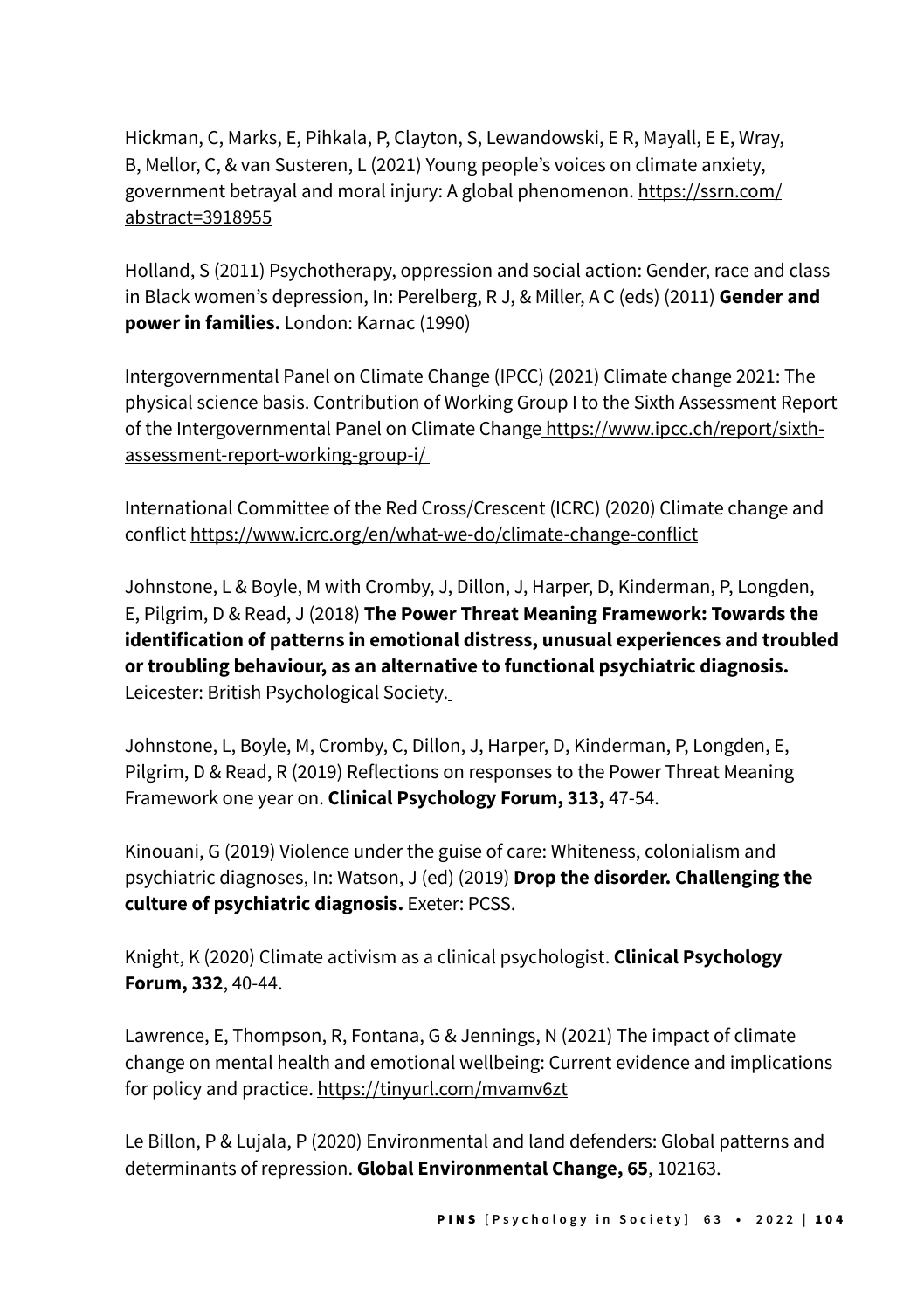Lertzman, R (2019) How to turn climate anxiety into action? [video]. [https://www.ted.](https://www.ted.com/talks/renee_lertzman_how_to_turn_climate_anxiety_into_action) [com/talks/renee\\_lertzman\\_how\\_to\\_turn\\_climate\\_anxiety\\_into\\_action](https://www.ted.com/talks/renee_lertzman_how_to_turn_climate_anxiety_into_action)

Macy, J, & Johnstone, C (2012) **Active hope. How to face the mess we're in without going crazy**. Novato, CA: New World Library.

Mann, M E (2021) **The new climate war: The fight to take back our planet.** London: Scribe.

Martín-Baró, I (1994) **Writings for a liberation psychology.** Aron, A & Corne, S (eds) London: Harvard University Press.

McKinney, L A & Fulkerson, G M (2015) Gender equality and climate Justice: A crossnational analysis. **Social Justice Research 28,** 293–317

Meagher, B R (2020) Ecologizing social psychology: The physical environment as a necessary constituent of social processes. **Personality and Social Psychology Review, 24(1),** 3-23.

Melluish, S, & Bulmer, D (1999) Rebuilding solidarity: An account of a men's health action project. **Journal of Community and Applied Social Psychology, 9**, 93– 100.

Mignolo, W (2021) **The politics of decolonial investigation.** Durham, NC: Duke University Press.

Mignolo, W D, & Walsh, C E (2018) **On decoloniality**. Durham, NC: Duke University Press.

Montanarella, L, Scholes, R, & Brainich, A (eds) (2018) **The IPBES assessment report on land degradation and restoration.** Bonn, Germany: IPBES

Moore, J W (2017) The Capitalocene, Part I: On the nature and origins of our ecological crisis. **The Journal of Peasant Studies, 44(3),** 594-630.

Nikendei, C (2020) Climate, psyche and psychotherapy: Cognitive, psychodynamic and psychotraumatological considerations on the global crisis. **Journal of Psychosomatic Research, 133,** 110089.

Patel, N (2021) Dismantling the scaffolding of institutional racism and institutionalising anti-racism. **Journal of Family Therapy, 44(1),** 91-108.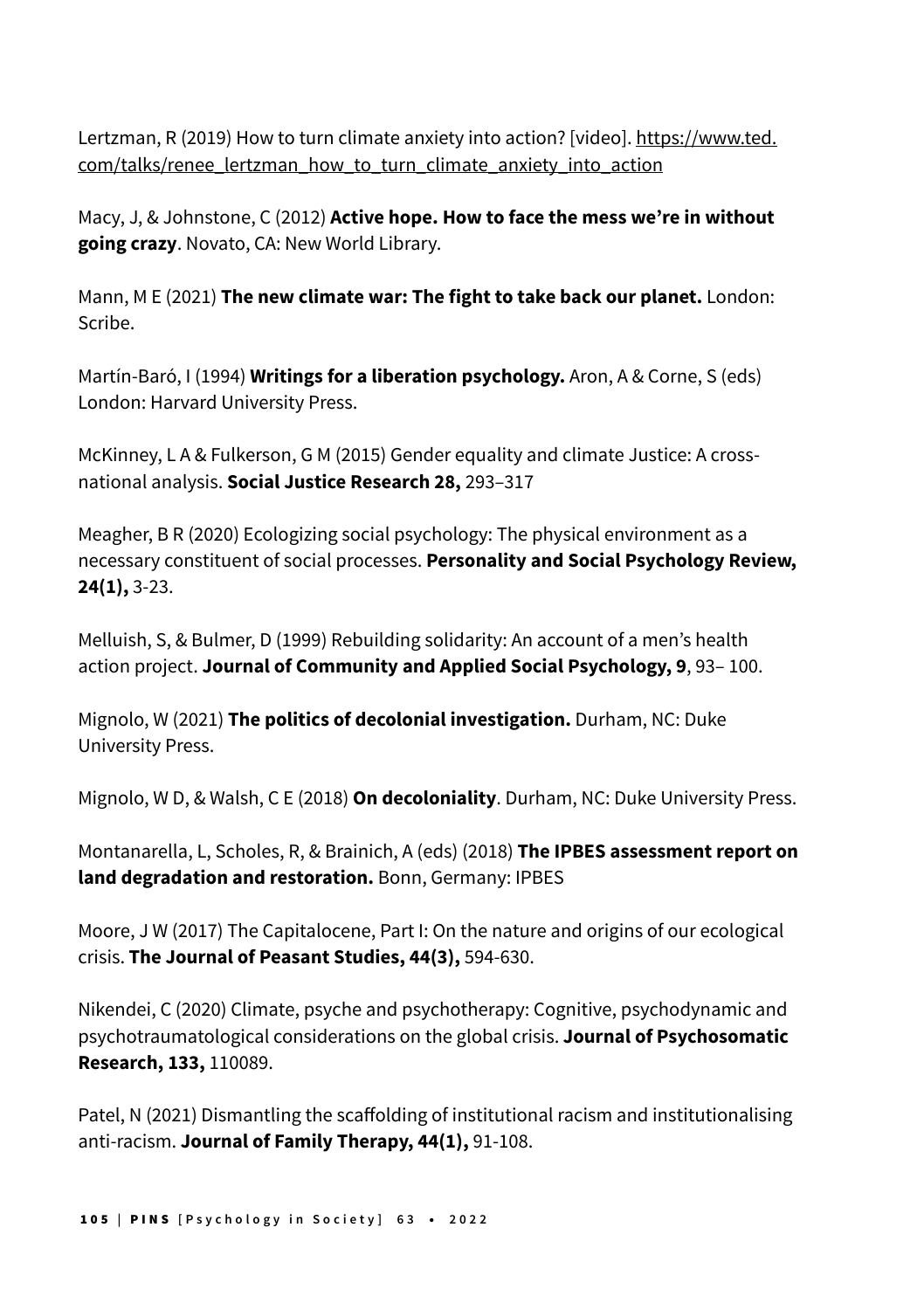Pihkala, P (2020) Anxiety and the ecological crisis: An analysis of eco-anxiety and climate anxiety. **Sustainability, 12(19),** 7836.

Porter, L, Rickards, L, Verlie, B, Bosomworth, K, Moloney, S, Lay, B, Latham, B, Anguelovski, I & Pellow, D (2020) Climate justice in a climate changed world. **Planning Theory & Practice, 21(2),** 293-321.

Psych Declares (nd) Psych Declares. [https://healthdeclares.org/psych-declares/.](https://healthdeclares.org/psych-declares/) Retrieved or accessed: 7 February 2022

Randall, R (2020a) Coping with the climate crisis 1: Disavowal [video]. <https://rorandall.org/>

Randall, R (2020b) Coping with the climate crisis 2: Climate anxiety or climate distress. [video]. <https://rorandall.org/>

Randall, R & Hoggett, P (2019) Engaging with climate change: Comparing the cultures of science and activism, In: Hoggett, P (ed) (1994) **Climate Psychology. On indifference to disaster.** Cham, Switzerland: Palgrave Macmillan.

Raworth, K (2017) **Doughnut economics: Seven ways to think like a 21st-century economist.** London: Random House.

Red Nation (2020) The Red Deal: Indigenous action to save our Earth.<http://therednation.org/>

Rezwana, N & Pain, R (2021) Gender-based violence before, during and after cyclones: Slow violence and layered disasters. **Disasters**, **45(4),** 741-761.

Rice, J, Long, J, & Levenda, A (2021) Against climate apartheid: Confronting the persistent legacies of expendability for climate justice. **Environment and Planning E: Nature and Space, 0(0),** 1-21.

Rocque, R J, Beaudoin, C, Ndjaboue, R, Cameron, L, Poirier-Bergeron, L, Poulin-Rheault, R A, ... & Witteman, H O (2021) Health effects of climate change: An overview of systematic reviews. **BMJ Open, 11(6),** e046333.

Rouf, K, & Wainwright, T (2020) Linking health justice, social justice, and climate justice. **The Lancet Planetary Health, 4(4),** e131-e132.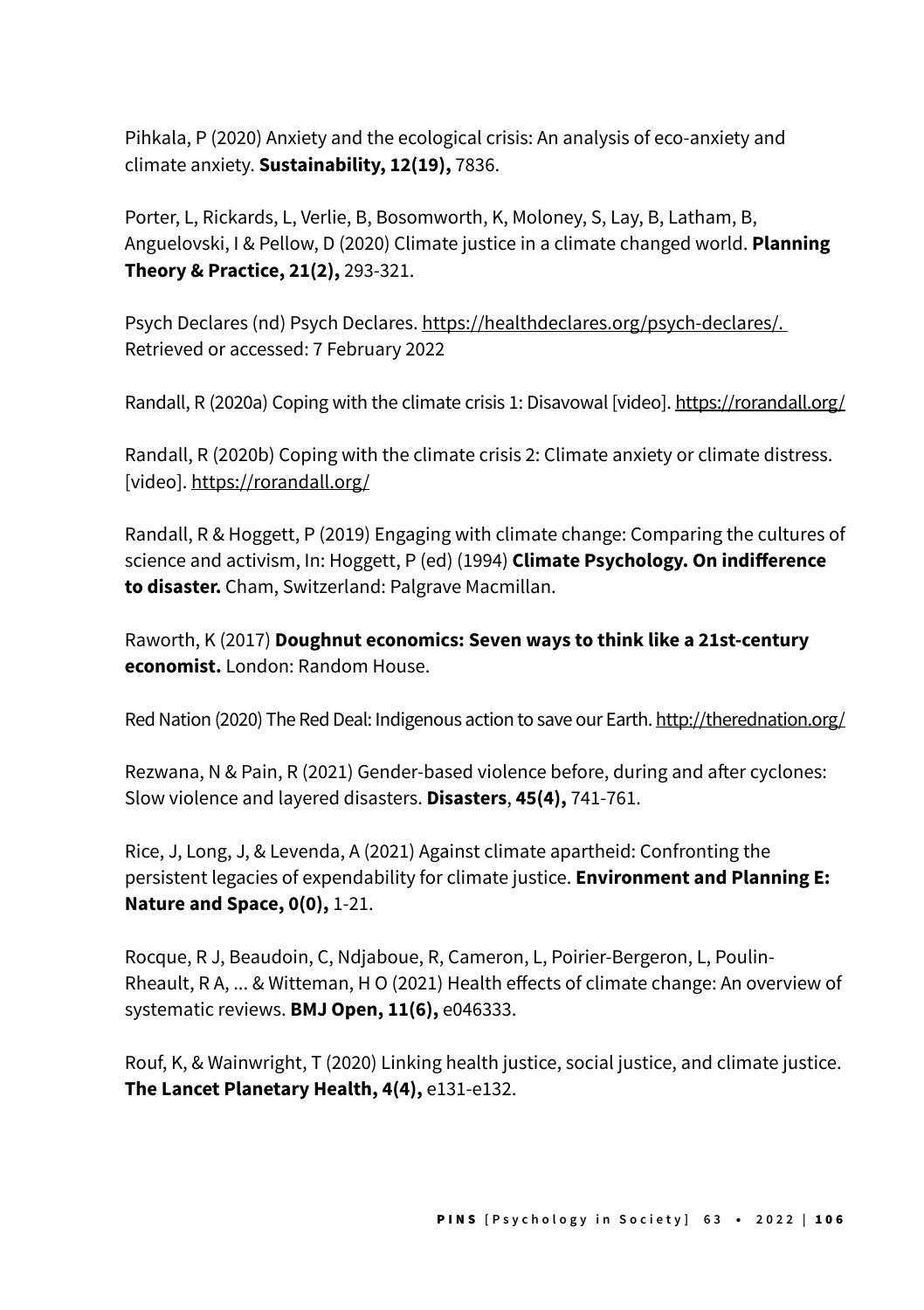Royal College of Psychiatrists (RCPsych) (2021) PS03/21: Our planet's climate and ecological emergency. [www.rcpsych.ac.uk/docs/default-source/improving-care/better](http://www.rcpsych.ac.uk/docs/default-source/improving-care/better-mh-policy/position-statements/position-statement-ps03-21-climate-and-ecological-emergencies-2021.pdf)[mh-policy/position-statements/position-statement-ps03-21-climate-and-ecological](http://www.rcpsych.ac.uk/docs/default-source/improving-care/better-mh-policy/position-statements/position-statement-ps03-21-climate-and-ecological-emergencies-2021.pdf)[emergencies-2021.pdf](http://www.rcpsych.ac.uk/docs/default-source/improving-care/better-mh-policy/position-statements/position-statement-ps03-21-climate-and-ecological-emergencies-2021.pdf)).

Sanson, A & Bellemo, M (2021) Children and youth in the climate crisis. **BJPsych Bulletin, 45(4)**, 205-209.

Shiva, V (2020) **Reclaiming the commons: Biodiversity, indigenous knowledge, and the rights of Mother Earth.** London: Synergetic Press.

Smail, D (2005) **Power, interest and psychology. Elements of a social-materialist understanding of distress***.* Ross-on-Wye: PCSS.

Smith, C P & Freyd, J J (2014) Institutional betrayal. **American Psychologist, 69(6),** 575.

Sovacool, B K, Turnheim, B, Hook, A, Brock, A & Martiskainen, M (2021) Dispossessed by decarbonisation: Reducing vulnerability, injustice, and inequality in the lived experience of low-carbon pathways. **World Development, 137**, 105116.

Steg, L, van den Berg, A E & de Groot, J I (2018) Environmental Psychology: An introduction, In Steg, L, van den Berg, A E, & de Groot, J I (eds) (2013) **Environmental psychology: History, scope, and methods.** Chichester: Wiley-Blackwell.

Stoddard, I, Anderson, K, Capstick, S, Carton, W, Depledge, J, Facer, K, Gough, C, Hache, F, Hoolohan, C, Hultman, M, Hällström, N, Kartha, S, Klinsky, S, Kuchler, M, Lövbrand, E, Nasiritousi, N, Newell, P, Peters, G, Sokona, Y, … Williams, M (2021) Three decades of climate mitigation. Why haven't we bent the global emissions curve? **Annual Review of Environment and Resources, 46(1)**, 653-689.

Supran, G & Oresekes, N (2021) Rhetoric and frame analysis of ExxonMobil's climate change communications. **One Earth, 4(5),** 696-719.

Tillmann, S, Tobin, D, Avison, W & Gilliland, J (2018) Mental health benefits of interactions with nature in children and teenagers: A systematic review. **Journal of Epidemiology & Community Health, 72(10),** 958-966.

Timimi, S (2021) **Insane medicine; How the mental health industry creates damaging treatment traps and how you can escape them**. [https://www.](https://www.madinamerica.com/insane-medicine/) [madinamerica.com/insane-medicine/](https://www.madinamerica.com/insane-medicine/)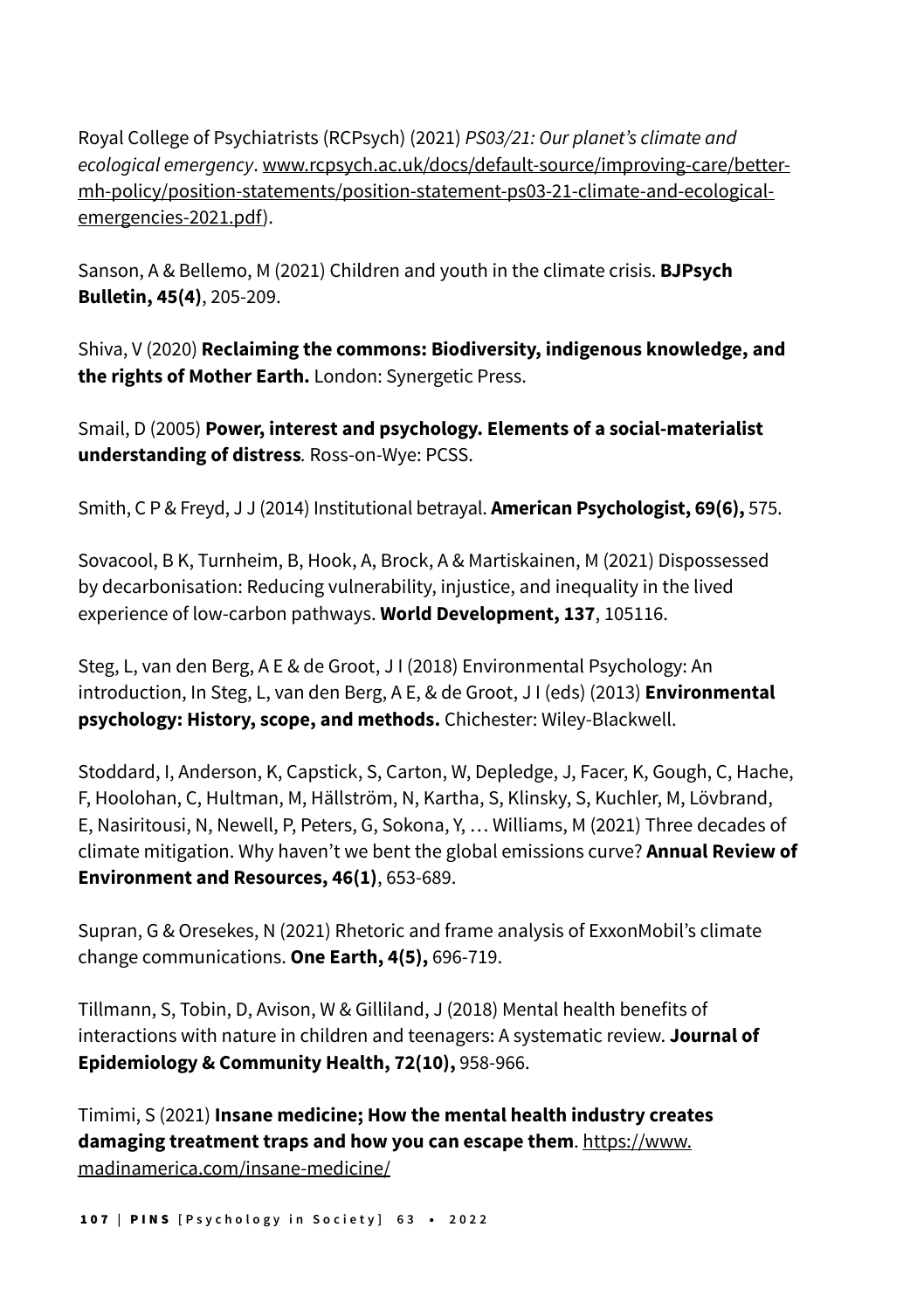Tollemache, R (2019) We have to talk about…climate change, In: Hoggett, P (ed) (1994) **Climate Psychology. On indifference to disaster.** Cham, Switzerland: Palgrave Macmillan.

UNHCR (2020) Climate change is a defining crisis of our time and it particularly impacts the displace[d https://www.unhcr.org/en-us/news/latest/2020/11/5fbf73384/climate](https://www.unhcr.org/en-us/news/latest/2020/11/5fbf73384/climate-change-defining-crisis-time-particularly-impacts-displaced.html)[change-defining-crisis-time-particularly-impacts-displaced.html](https://www.unhcr.org/en-us/news/latest/2020/11/5fbf73384/climate-change-defining-crisis-time-particularly-impacts-displaced.html)

Van Susteren, L & Al-Delaimy W K (2020) Psychological impacts of climate change and recommendations, In: Al-Delaimy, W, Ramanathan, V, & Sanchez Sorondo, M (eds) (2020) **Health of people, health of planet and our responsibility**. London: Springer. [https://doi.org/10.1007/978-3-030-31125-4\\_14](https://doi.org/10.1007/978-3-030-31125-4_14)

Villanueva, E (2021) **Decolonizing wealth: Indigenous wisdom to heal divides and restore balance.** Oakland, CA: Berrett-Koehler Publishers.

Warner, S (2000) **Understanding child sexual abuse: Making the tactics visible.** Handsell Publishing.

Watts, N, Amann, M, Anell, N, Ayeb-Karlsson, S, Beagley, J, Belesova, K … & Costello, A (2021) The 2020 report of The Lancet Countdown on health and climate change: Responding to converging crisis. **The Lancet, 397(10269),** 129-170

Webster, R & Marshall, G (2019) The #TalkingClimate Handbook. How to have conversations about climate change in your daily life. [https://climateoutreach.org/](https://climateoutreach.org/reports/how-to-have-a-climate-change-conversation-talking-climate/) [reports/how-to-have-a-climate-change-conversation-talking-climate/](https://climateoutreach.org/reports/how-to-have-a-climate-change-conversation-talking-climate/)

Weintrobe, S (2021) **Psychological roots of the climate crisis. Neoliberal exceptionalism and the culture of uncare.** London: Bloomsbury.

Westcott, G (2019) Attitudes to climate change in some English local authorities: Varying sense of agency in denial and hope, In: Hoggett, P (ed) (1994) **Climate psychology. On indifference to disaster.** Cham, Switzerland: Palgrave Macmillan.

White, R G (2020) Mental wellbeing in the Anthropocene: Socio-ecological approaches to capability enhancement. **Transcultural Psychiatry, 57(1),** 44-56.

Whitmarsh, L, Poortinga, W, & Capstick, S (2021) Behaviour change to address climate change. **Current Opinion in Psychology, 42***,* 76-81.